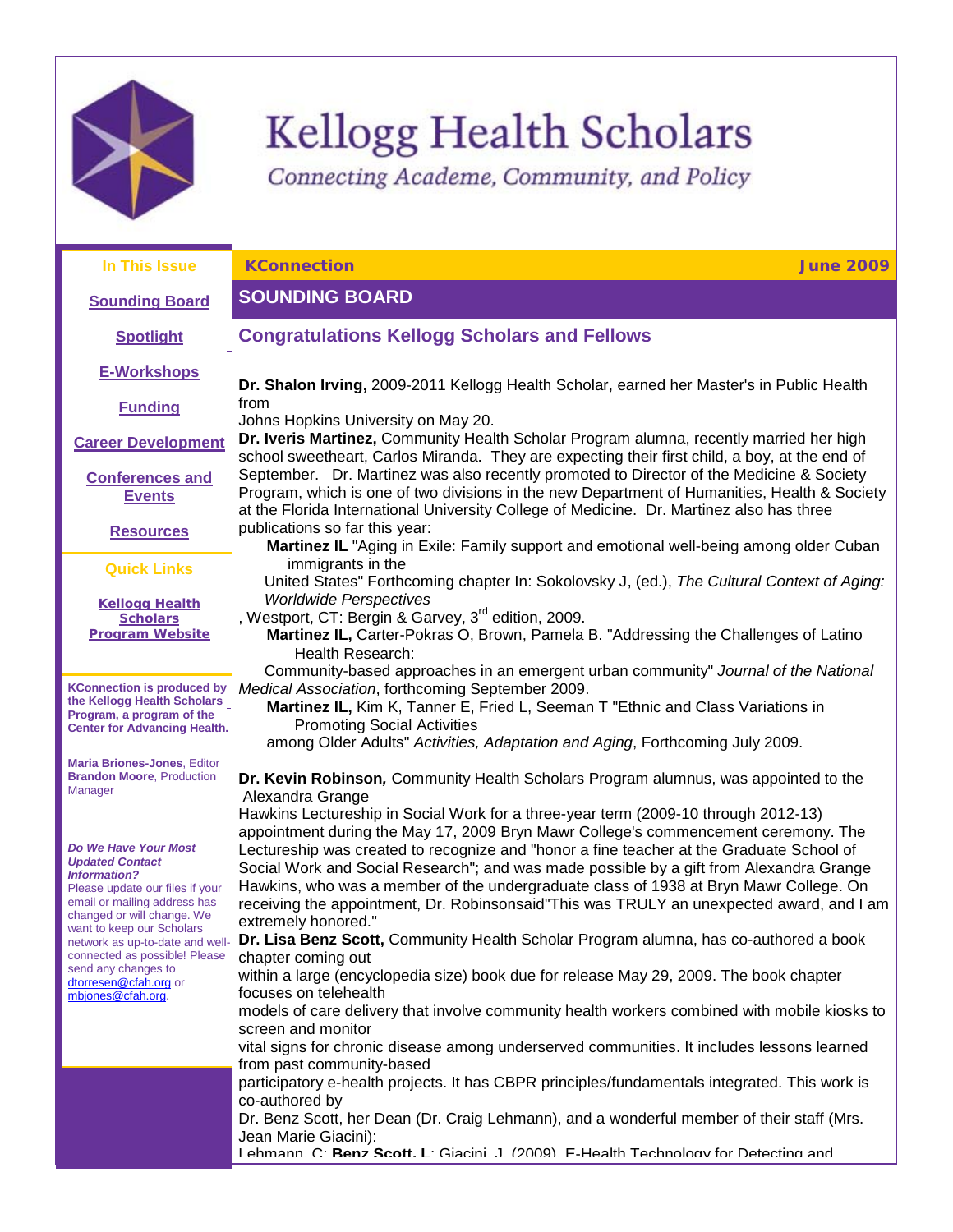Managing Chronic Disease. Handbook of Research on Information Technology Management and Clinical Data Administration in Healthcare. IGI Global Publishing. Details on the book chapter as well as excerpts for the book press release could be found under RESOURCES below.

**Dr. Dionne Smith Coker-Appiah**, Kellogg Health Scholars Program alumna, has an article recently accepted for publication: **Dionne Smith Coker-Appiah, PhD, MAEd**, Aletha Y. Akers, M.D. M.P.H., Bahby Banks, M.P.H., Tashuna Albritton, MSW, Karyn Leniek, M.D., Mysha Wynn, MA, Selena E. Youmans, B.A., Donald Parker, BA, Arlinda Ellison, MS, RHEd, Stacey Henderson, MEd, Doris Stith, BA, Barbara Council, Patricia Oxendine-Pitt, BA, Giselle Corbie-Smith, M.D., M.Sc. "In Their Own Voices: Rural African American Youth Speak Out About Community-Based HIV Prevention Interventions." *Journal: Progress in Community Health Partnerships: Research, Education and Action,*  July 27, 2009.

**Alek Sripipatana**, Kellogg Fellows in Health Policy Research Program alumnus, successfully defended on June 11 his dissertation entitled "Factors Promoting Health and Preventive Health Service Use Among Older Chinese Americans."

**[back to top](#page-0-1)**

# <span id="page-1-0"></span>**SPOTLIGHT ON KELLOGG SCHOLARS NETWORK**

Meet Community Health Scholars Program alumna, **Idethia Shevon Harvey, DrPH**...

Dr. Idethia Shevon Harvey is an Assistant Professor in the Department of Kinesiology and Community at the University of Illinois at Urbana-Champaign. She has a BS in Ceramic Engineering from Clemson University, a MPH from Morehouse School of Medicine, and a DrPH in Behavioral and Community Health Sciences from the University of Pittsburgh. Dr. Harvey completed her postdoctoral training at the University of Michigan, School of Public Health.

Dr. Harvey investigates the effect of social support and social networks in health behavioral changes among baby boomers and older minority women. In addition, Shevon employed a community-based participatory research approach to examine social determinants of health, focusing on how social justice issues were linked to health behaviors in rural Illinois.

Since starting her position at the University of Illinois at Urbana-Champaign, Shevon secured both external and internal funding. She is the Principal Investigator of the "Social Approaches to Healthy Behavior among Older African American and White Women Study," a pilot designed to assess the influence of perceived social support and behavioral changes among older African American and white women; the "Afya Project," a civic commitment initiative through UIUC that focuses on the health and well-being of African American women in Champaign County, Illinois; and the "Girl POWERED" project, an intervention designed to determine the efficacy of a campus community based intervention using translational research principles to prevent obesity. Dr. Harvey is also the co-PI of the following research grants: The Leisure-based Self-care Practices and Health of African Americans and Whites in Centralia, Illinois and Living Well with Chronic Disease.

Dr. Harvey is a member of the KHSP Thematic Group on Aging. For the past two years, Shevon has been the co-program planner for the Community-Based Public Health Caucus of APHA. For the 2009 program, along with her community co-chair, Plucedia Williams from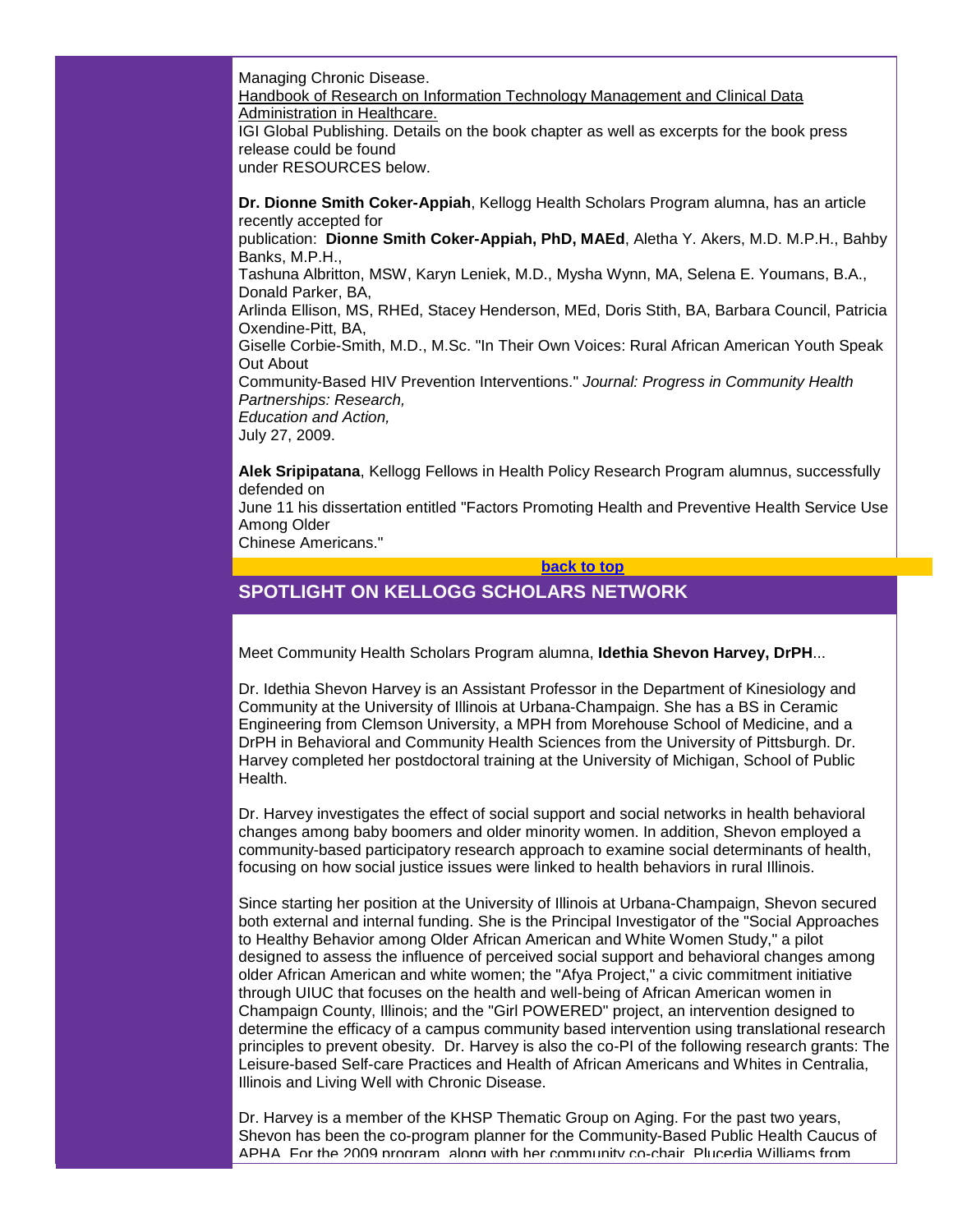Healthy African American Families II in Los Angeles, Dr. Harvey organized the review of abstracts and the program schedule. This year 142 abstracts were submitted and reviewed (by community and academic members of the caucus); 63 abstracts were accepted for 9 sessions (6 oral, 1 roundtable, 2 poster).

Says Dr. Harvey, "As an alumnus from the KHSP, I gained valuable skills and experience applying the principles of community-based participatory research (CBPR) in the field of public health. As an outgrowth of my continuing commitment to CBPR, I am currently working with community-based organizations in rural IL, and campus recreation centers and a free-health clinic in Champaign."

#### **[back to top](#page-0-1)**

# <span id="page-2-0"></span>**Archived KHSP E-Workshops**

The archived KHSP e-workshops are taped from the live e-workshops of the Kellogg Health Scholars. These live electronic workshops are intended to bring Kellogg Health Scholars together between face-to-face networking meetings to explore topics of mutual interest. Its purpose is to form closer networks between the Kellogg Health Scholars and to provide to them and the Kellogg Community of Scholars support and resources for career development.

Access to archived e-workshops is STRICTLY LIMITED to Kellogg Health Scholars, Kellogg Fellows in Health Policy Research (current and alumni), Scholars in Health Disparities and Community Health Scholars program alumni and H. Jack Geiger Congressional Health Policy Fellows program alumni. The contents of these e-workshops are confidential. These archived presentations should not be accessed, copied or forwarded by/to any individuals other than group of scholars, fellows and scholar/fellow alumni that have been identified.

To listen to the archived presentations and download materials, click [http://www.cfah.org/workshops/login.asp.](http://rs6.net/tn.jsp?et=1102616288417&s=1&e=001oqVoDQQcg4K7As2Ira5x_VbkDFP_UNuRvmAbPkLfB-ZPUw-p0a3qjs8fNf7Lr2fhMhbOlTS9ZCNOEA7nFLBN3GU1EdiIdL9zkeIQl6QFN2oDx6K1d2Q_sZH2QOLuzwqp_lz59EXjk18=) For login and passcode information, please contact Brandon Moore at [bmoore@cfah.org.](mailto:bmoore@cfah.org)

#### **[back to top](#page-0-1)**

## <span id="page-2-1"></span>**FUNDING**

**B Free CEED: National Center of Excellence in the Elimination of Hepatitis B Disparities (B Free CEED)**

## **Year 3 Legacy Pilot Projects**

#### **Deadline: August 14, 2009 (midnight PST)**

The B Free CEED: National Center of Excellence in the Elimination of Hepatitis B Disparities (B Free CEED) is pleased to announce the availability of funding opportunities for their Year 3 Legacy Pilot Projects. B Free CEED's mission is to serve as a national resource and expert center for the development, evaluation, and dissemination of evidence-based best practices that contribute to eliminating hepatitis B-related disparities among Asian Pacific Islanders (API). A coalition of NYU School of Medicine and local and national agencies, B Free CEED is one of eighteen Centers of Excellence in the Elimination of Disparities funded in 2007 under the Racial and Ethnic Approaches to Community Health Across the U.S. (REACH U.S.) program of the Centers for Disease Control and Prevention (CDC). Partners include Charles B. Wang Community Health Center, Korean Community Services of Metropolitan New York, Inc, American Cancer Society-Eastern Division, Asian Initiative, NYC Health and Hospital Corporation, and the Asian American Hepatitis B Program/B Free NYC. Currently, B Free CEED is developing initiatives in the New York metropolitan area, including a social marketing campaign that raises hepatitis B awareness in the Chinese and Korean communities and a collaborative care model, with the goal to disseminate these activities as best practices to other API communities across the U.S. *About the Legacy Pilot Projects --* The B Free CEED is committed to allocating \$500,000 to fund Legacy Pilot Projects over a five-year period to support community-based participatory research projects dedicated to eliminating hepatitis B disparities in API communities. Pilot awards range from \$25,000 to \$40,000 of support for a *one-year period*. There may be an option for additional year(s) of funding depending on demonstrated productivity and need. Grantees will have priority to access technical and consultation support of the B Free CEED coalition. Each year, the B Free CEED will fund two to four Legacy Pilot Projects. *Who Can Apply --*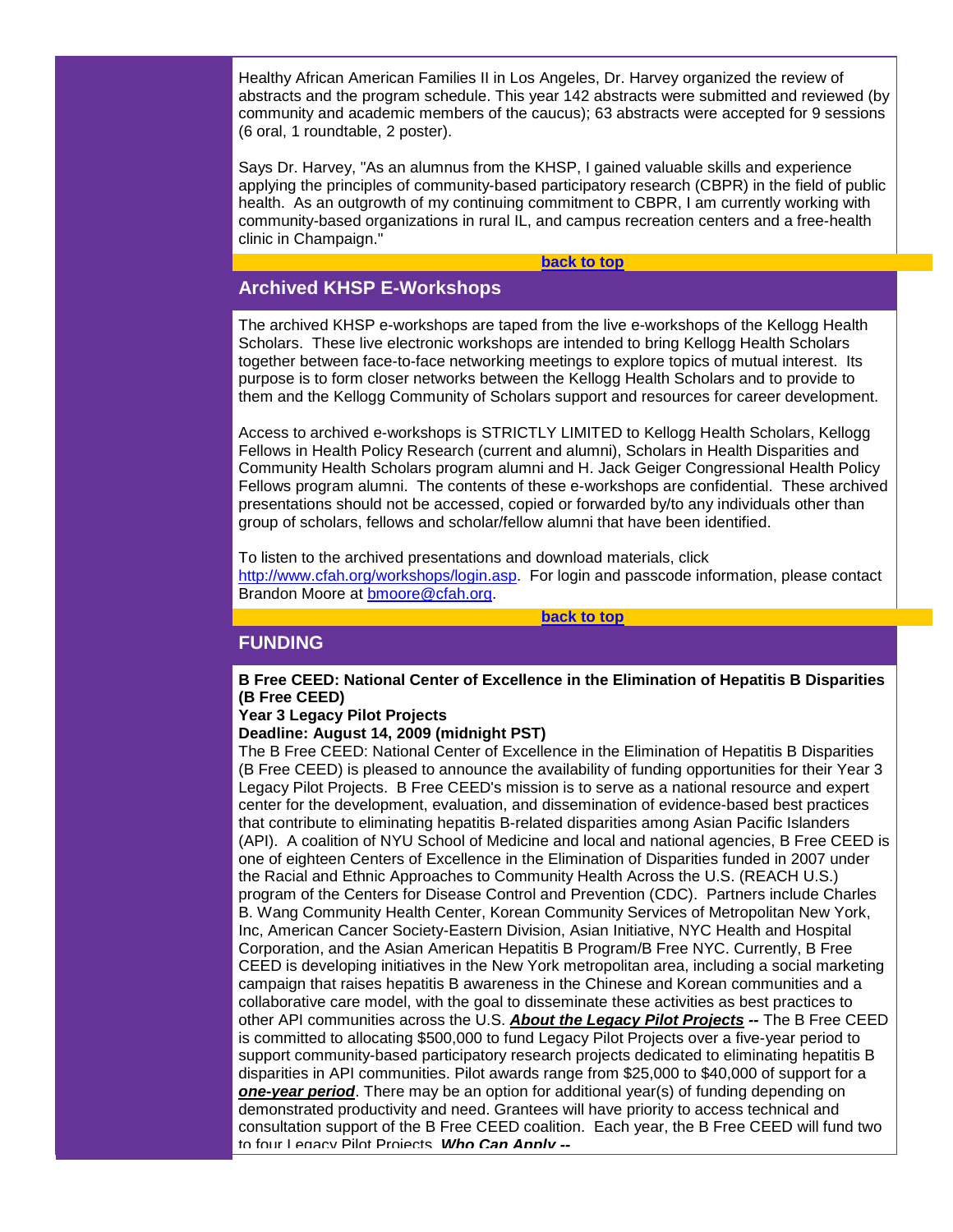The call for proposals is open to all community-based organizations, coalitions, health care organizations, social service organizations, health researchers, health professionals, and community advocates who currently work on or are interested in developing activities that address hepatitis B disparities in the API communities. *Organizations and coalitions interested in applying must be non-profits with a 501 (c) 3 status. Interested applicants who are currently receiving funds through any REACH US program are NOT eligible to apply.* Activities that are eligible for funding include but are not limited to:

- \* Community needs assessments
- \* Community asset mapping
- \* Health impact assessments
- \* Conducting trainings and workshops for different stakeholders
- \* Initiation of relevant community-based or systems level activities
- \* Local start-up activities of a community coalition
- \* Synthesis of evidence or practice-based approaches in a specific area
- \* Develop or adopt culturally appropriate assessment instruments or methodologies
- \* Adapting B Free CEED local activities to other API groups

For Year 3 funding, we are giving special consideration to proposals that:

- (1) Expand the B Free CEED social marketing campaign to other API communities, including Southeast Asian and South Asian communities;
- (2) Develop targeted outreach campaigns using Web 2.0 and social media; or
- (3) Identify best practices through evaluation of current hepatitis B activities

Past Legacy Pilot Projects have included capacity building and infrastructure development in Houston, Texas and Edison, New Jersey, assessing availability of hepatitis B services in small cities, and adapting B Free CEED social marketing activities in the Pacific Islander communities in Southern California and Vietnamese community in Northern Virginia. For more information on our Projects, visit: [http://bfree.med.nyu.edu/projects/legacy-projects.](http://rs6.net/tn.jsp?et=1102616288417&s=1&e=001oqVoDQQcg4JcfRJj-VRaNss5QCRx4ZLrEhiToPyH1NsZZ-ahlT31_IGTEfMqaNYpDA947XDfUBBo-DaZeJu5Jg8sPNVJqqxcAwUMhXtuYNKNV1ItOOu8X3TBgyAc6hInzVkTGU4wmmjgJT7MqoYD0g==)

The following costs will **NOT** be funded through the Legacy Pilot Project Grants:

- \* Indirect costs
- \* Clinical services (screening and vaccination)
- \* Equipment

*Requirements of Legacy Pilot Project Awardees* -- The award period is from October 1<sup>st</sup>, 2009 to September 30<sup>th</sup>, 2010. During this one year period, Legacy Pilot Projects are required to:

- \* After notification of award, include any revisions to the proposal as advised by Project Manager (if needed)
- \* Complete a Memorandum of Understanding (MOU) with Project Manager
- \* Conduct at least one conference call a month with Project Manager to provide updates
- \* Complete progress report tables as required by the CDC REACH US Progress Reports. These progress reports are tentatively due in April 2010 and October 2010.
- \* Complete a mid-year report of the Legacy Pilot Project
- \* Submit a copy of any materials or data produced through the Legacy Pilot Project Funding
- \* Complete a final report of the Legacy Pilot Project
- \* Complete an end of year evaluation with B Free CEED External Evaluation Team

*Application Instructions --* If you are interested in applying, please complete the following: (1) Legacy Pilot Project Application (Available here:

[http://hepatitis.med.nyu.edu/projects/legacy-projects\)](http://rs6.net/tn.jsp?et=1102616288417&s=1&e=001oqVoDQQcg4J3jrl53SvbRqCSzFSzG9Cj11Rm4IgDoQsXs9mOYpaXAJYRaKV3GxFMhWcMR5oFXTHngsht5JXELMB-HDt7qW-G83jHn4fPb6hmZymkGGcxqd6OCPyuqET2oxvk8JMAafOq6fPRV0HAZw==)

(2) Project Proposal (3-page maximum). The proposal should address the following:

- \* A statement of goals and specific aims
- \* Organizational capacity
- Data collection plans and methods (if applicable)
- \* Feasibility of the study
- \* Sustainability beyond the one-year funding period

(3) Budget and budget justification (not included in the 3 page proposal)

Please send the application to Dr. Simona Kwon, B Free CEED Program Manager, by email at [simona.kwon@nyumc.org.](mailto:simona.kwon@nyumc.org) If possible, please try to send the application as one PDF file. Because of the amount of applications we receive, please limit your application to the criteria listed above. Extra materials will not be reviewed by our Legacy Pilot Project Review Committee. Incomplete applications will also not be considered for review. We will be accepting applications until *Friday, August 14, 2009, midnight PST.*

Important Application Dates:

AUGUST 14, 2009: LAST DAY TO SUBMIT APPLICATIONS

AUGUST 17 - 21, 2009: APPLICANTS RECEIVE CONFIRMATION THAT APPLICATION HAS BEEN RECEIVED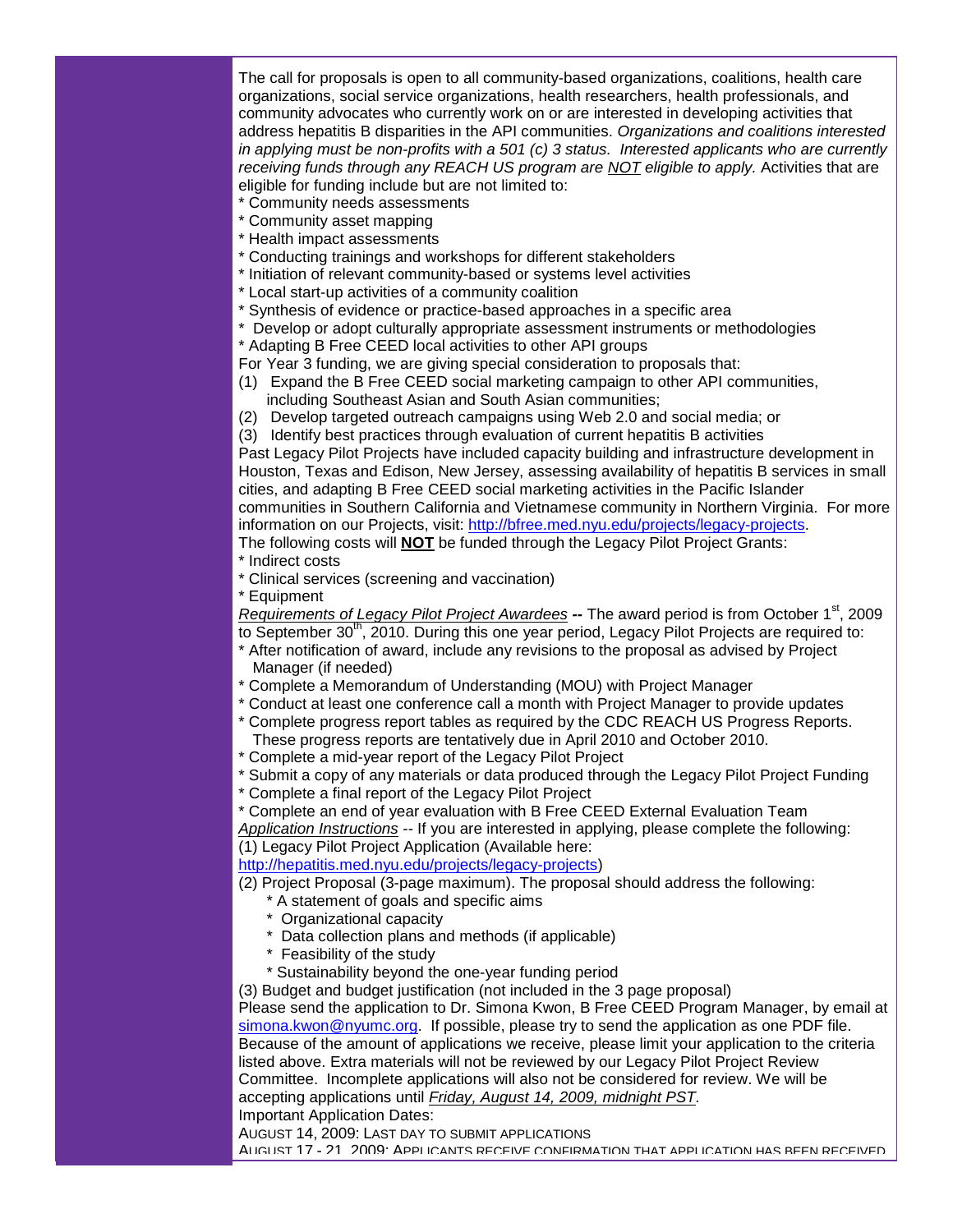AUGUST 14 - SEPTEMBER 14, 2009: COMMITTEE REVIEW OF APPLICATIONS SEPTEMBER 25, 2009: APPLICANTS ARE NOTIFIED OF STATUS OCTOBER 1, 2009: PROJECT PERIOD BEGINS Any questions about the Legacy Pilot Projects should be directed to Dr. Kwon at [simona.kwon@nyumc.org](mailto:simona.kwon@nyumc.org) or 212-263-3026.

### **Economic and Social Research Council of the United Kingdom Comparative Cross-National Research Methods Deadline: August 25, 2009 (4:00 p.m.)**

# [http://www.email-logix.co.uk/link.php?M=145874&N=405&L=296&F=H](http://rs6.net/tn.jsp?et=1102616288417&s=1&e=001oqVoDQQcg4KB9x5GTLCKChfHDLSRBaBwgAwgzt5vGlYaLN0DD6bX5AnN4tTZ1h_cwta5Opo5Ea-So1rwISMCe52ffQp-q7uu28x5c-NwTizElV_XP_vqc_rpEfRTJMLi5GW2-KvAXjTkxb7bfDjgdAXqYtuPicPK8eFLsC8muJoCup-rCtPORQ==)

The ESRC welcomes applications under the Initiative on Comparative Cross-National Research Methods. This Initiative is aimed at generating expertise and knowledge relevant to methodological development in comparative cross-national research and advancing understanding of the implementation of best practice. It is not focused on any particular methodological approach and will fund high-quality proposals from qualitative, quantitative, and mixed methods researchers. Training and capacity building will be a significant component of each project. Applications may also include funding for a research-linked studentship (+3 awards).. The closing date for receipt of research proposals is 4 pm Tuesday 25 August 2009. Applications must be submitted by an eligible institution in the UK. Up to 30% of the directs may be paid to an overseas (e.g., USA researcher). See [http://www.esrcsocietytoday.ac.uk/ESRCInfoCentre/opportunities/international/inc\\_of\\_Coinves](http://rs6.net/tn.jsp?et=1102616288417&s=1&e=001oqVoDQQcg4KYNDSZYQ1L-HS2stdHTQXV8oP-ImXLtehZ1cz_thps6c0Z_YBFGfV1_zEu9Oe3CSIAp0YTfZH7rTk5gUmdPtZl9Ck4fZw2Ql6jzVzjU7C_0fLAWWxuA5n8TaD2pCZ17mzoy94PKCLxAMIBj_kmxWnzZ7_bP8_9ICtFvmSUrNRTCbRnGKzYRw9cCeER_he7UMRNYO2afalmFw==) [t.aspx.](http://rs6.net/tn.jsp?et=1102616288417&s=1&e=001oqVoDQQcg4KYNDSZYQ1L-HS2stdHTQXV8oP-ImXLtehZ1cz_thps6c0Z_YBFGfV1_zEu9Oe3CSIAp0YTfZH7rTk5gUmdPtZl9Ck4fZw2Ql6jzVzjU7C_0fLAWWxuA5n8TaD2pCZ17mzoy94PKCLxAMIBj_kmxWnzZ7_bP8_9ICtFvmSUrNRTCbRnGKzYRw9cCeER_he7UMRNYO2afalmFw==)

## **The Robert Wood Johnson Foundation (RWJF) New Connections Call for Proposals Active Living Research**

## **Two types of grants available - Research and Publication Grants**

The Active Living Research 2009 RWJF New Connections Call for Proposals focuses on studies of policy and environmental strategies for increasing physical activity, decreasing sedentary behaviors and preventing obesity among children and adolescents. Target populations include children and adolescents ages 3 to 18 that are at greatest risk for obesity: African-American, Latino, Native American, Asian American and Pacific Islander children and children who live in under-resourced and/or lower-income communities. This funding opportunity is for new investigators (defined as individuals who received their doctorate or terminal degree within the last seven years) from historically disadvantaged and underrepresented communities. Two types of grants are available through this funding opportunity: Research and Publication Grants.

(1) Research grants (up to four research grants of up to \$75,000 each for 12-18 months will be awarded in this category). Research grants can be either: a. Small-scale studies to identify and evaluate environmental determinants or evaluate promising changes to physical activity environments or policies in a variety of settings; OR b. Macro-level analyses of policies and environmental approaches that impact children's physical activity and sedentary behaviors. (2) Publication grants to support scientific manuscripts relevant to Active Living Researches overall mission that will contribute to the applicant's scholarly productivity (up to three publication grants of up to \$12,000 each for 12 months will be awarded in this category). All proposals for both research grants and publication grants must be submitted online through the RWJF Grant making Online system by 1pm PT on Wednesday, July 29, 2009. To view the Call for Proposals, please go to

[http://www.activelivingresearch.org/alr/grantsearch/grantopportunities.](http://rs6.net/tn.jsp?et=1102616288417&s=1&e=001oqVoDQQcg4L3ec2qTCA8x2P956Ik7LTyEk22VvgO3-EwSIUg1k02JRCbbWeNgxGKfeoPD68BJXe1z_NIYb_4TOPMREHbJ4NvmZ-QRX9WDjPWQWnME0GTd7CHsTBAGxzhQhZwYwZ9ozrvyeQ8eI_weKsDHrD6KGeGF3nFRlfj60nVzXwUK-3dwg==) For detailed formatting instructions and to prepare and submit your proposal, please go to

[http://grantmaking.rwjf.org/papnci2.](http://rs6.net/tn.jsp?et=1102616288417&s=1&e=001oqVoDQQcg4Jin69P1IkM7bNbq2SwBYgKVHgrr22XbKT3QVA1krmH0s-cm35rgPwBaq1-0l0CcEj2baunbv3m8Umd49OBv5ZAFFx54MyObWYXrXCbccfYqL6wuXlYgxWl) Investigators who meet the specific eligibility criteria for this CFP also are eligible and encouraged to apply for other ALR grant opportunities. To learn more about the Active Living Research program, including the Active Living Research 2009 RWJF New Connections Call for Proposals, please visit the program website at [http://www.activelivingresearch.org.](http://rs6.net/tn.jsp?et=1102616288417&s=1&e=001oqVoDQQcg4Ljkcxlt7-uN70X5b71LDn1bC7fWLnqp_cHFzAPhcxxn0vz2RIw8P904B3s8WbQtsJl_QfiblxHiSNgIcG_iHn3QZr91vlPaI_LykXsTTlu2SGN0mpRRGxL) Active Living Research (ALR) is an RWJF national program managing a new \$15.4- million authorization over five years for research on environments and policies that support physical activity among children and families. The goals of the ALR program are to: establish a strong research base regarding policy and environmental factors that influence physical activity and healthy weight status in children, as well as effective policy and environmental strategies for reversing the childhood obesity epidemic; build a vibrant, multidisciplinary field of research and a diverse network of researchers; and ensure that findings are effectively communicated to inform policy debates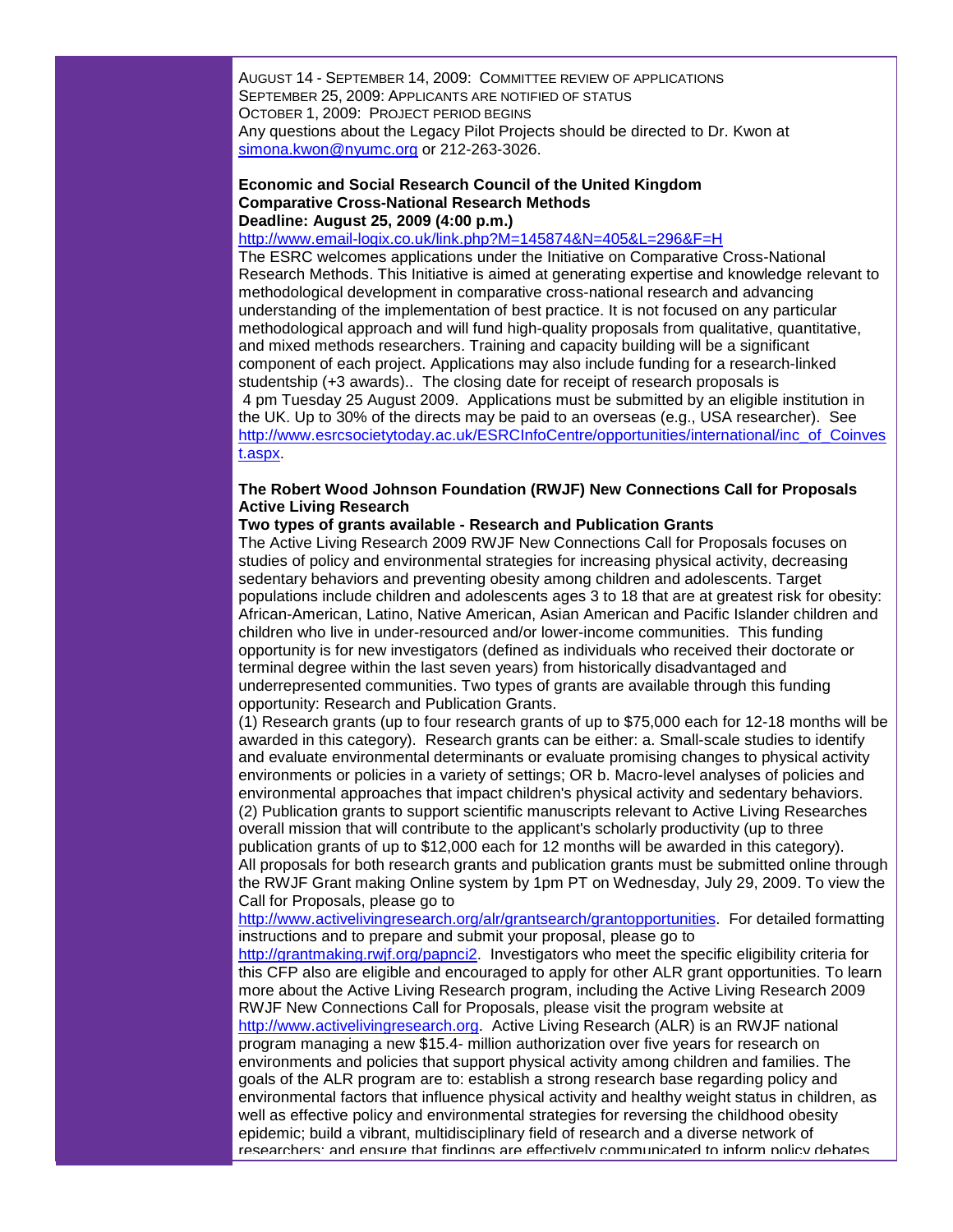and guide the development of effective solutions. Active Living Research seeks scientifically rigorous, solution-oriented proposals from investigators and scholars representing diverse disciplines and backgrounds. The program's overall aim is to provide decision- and policymakers with evidence to accelerate effective action to reverse the epidemic of childhood obesity. For more information or personal assistance, please contact Debbie Lou, Program Analyst for Active Living Research, at 619-260-6636 or [dlou@projects.sdsu.edu](mailto:dlou@projects.sdsu.edu)

**[back to top](#page-0-1)**

## <span id="page-5-0"></span>**Career Development**

## **American Public Health Association 2010 APHA Public Health Fellowship in Government Deadline: June 22, 2009**

# [http://action.apha.org/site/R?i=f6YilUALW\\_Nk0UwtZC6h3A](http://action.apha.org/site/R?i=f6YilUALW_Nk0UwtZC6h3A)**.**

This is the third year that APHA has offered this fellowship. AP

HA is looking for candidates with strong public health credentials who wish to spend one year in Washington, D.C. working in a congressional office on legislative and policy issues related to health, the environment or other critical public health issues. The fellowship will begin in January 2010 and continue through December 2010. The fellowship is designed to provide a unique public policy learning experience, to demonstrate the value of science-government interaction, and to make practical contributions to enhancing public health science and practical knowledge in government. Applications and additional information are available at [http://action.apha.org/site/R?i=3U0UU4CoNub8YEr8MGQ-QA.](http://action.apha.org/site/R?i=3U0UU4CoNub8YEr8MGQ-QA). The application, including CV and three letters of recommendation, are due to APHA by June 22, 2009. All candidates: 1. must be APHA members; 2. have five years of experience in a public health position 3. have a graduate degree in a public health discipline. Please forward this email to anyone who you believe may be eligible and interested. For more information, contact Susan Polan, Associate Executive Director of Public Affairs and Advocacy at APHA, at [susan.polan@apha.org](mailto:susan.polan@apha.org) or (202)777-2510.

## **Brown University, Department of Community Health Postdoctoral Research Associate in Community-based Nutrition and Obesity Prevention Research**

The Brown University Department of Community Health is seeking a Postdoctoral Research Associate to join the Institute for Community Health Promotion, a vibrant research team doing community-based intervention research in the areas of obesity prevention, dietary and physical activity change with adults, children, families and the built environment. The appointment begins July 1, 2009 and is initially for one year; second year appointments are negotiated between associate and supervisor. The position will entail involvement in planning, implementing and evaluating intervention research studies, conducting focused research on related topics, writing manuscripts and preparation of grant applications. Mentoring from senior faculty will be provided. The successful candidate must be a highly motivated individual with demonstrated experience in research related to the above areas. Successful applicants are expected to have the ability to work independently. Strong verbal and written communication skills are required. Minimum requirements include a PhD with high level of academic achievement and a strong background in public health, community health, behavioral medicine, health communications, nutrition, physical activity, or a related field. Prior work with ethnic minorities and other underserved populations is a plus. Publications in national journals are a plus. Competitive salary, dependent on experience, and benefits are provided. Brown University is an EEO/AA employer and encourages applications from minorities and women. Review of applications will begin immediately and will continue until the position is filled or the search is closed. Please send curriculum vitae and the names of two references to: Kim M. Gans, PhD, Search Chair, Brown University, Box G-121S-8, Providence, RI 02912 Kim Gans@brown.edu. For further information/applications please contact Dr. Gans or [Leslie\\_Strolla@Brown.edu.](mailto:Leslie_Strolla@Brown.edu)

**Center for Research on Inner City Health , Toronto, Ontario, Canada 2009 Post-Doctoral Fellowships in Health Equity Research: Call for Applications Deadline: June 15, 2009 (First application review)., Note: In consideration of the short timeline associated with this start-up year of funding, late applications will be accepted**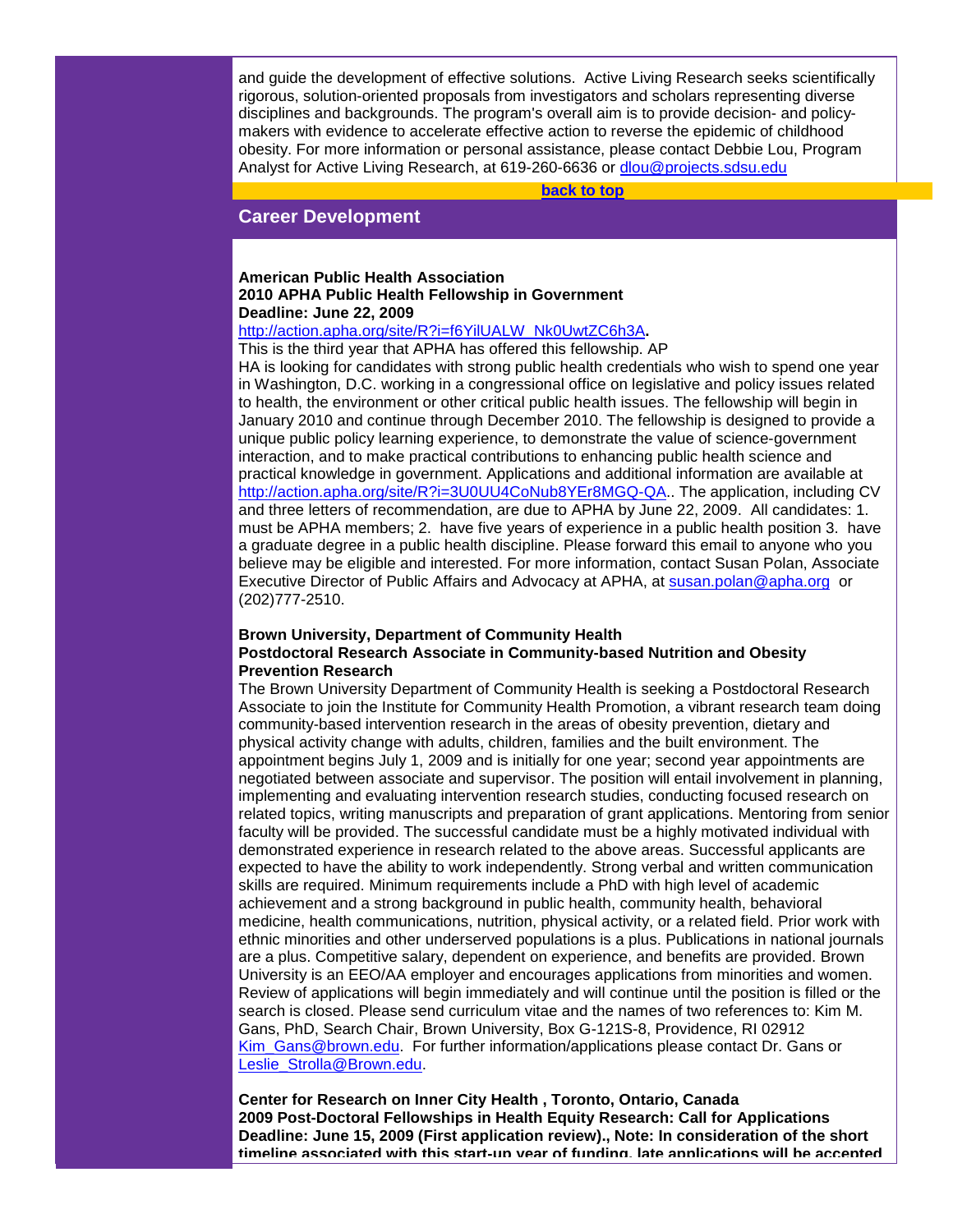## **and reviewed until July 15, 2009 or until all positions are filled.**

A new CIHR Strategic Training Program in Health Research

The ACHIEVE Research Partnership: Action for Health Equity Interventions

In September 2009, the Centre for Research on Inner City Health [\(www.crich.ca\)](http://www.crich.ca/) at St. Michaels Hospital (A University of Toronto teaching hospital) will launch a new post-doctoral training program focused on interventions research and partner-engaged research to reduce inner city health disparities. 4-6 Fellows will be admitted annually.

Post-Doctoral Fellowships Information -- Eligibility: Requirement: PhD and/or MD completion. For MDs applicants, additional completion of Masters level (or PhD) degrees preferred, to ensure the candidate has advanced research skills. However, ACHIEVE also aims to build capacity related to interventions research for marginalized populations in the absence of advanced research training among MD applicants, practical experience with marginalized populations will be strongly considered. Term: September, 2009 - August 2011. Stipend: up to \$50,000 per year, for two years. Location: Based at Centre for Research on Inner City Health (Li Ka Shing Knowledge Institute, St. Michaels Hospital), and Agency Partner Locations. Fellows are required to complete all training program components within the two years. (See curriculum outline below). The Training Program must be notified of all other awards that are held or obtained during the fellowship period. Top-ups will be allowed up to the maximum allowed by CIHR. How to Apply

1. Cover Letter

-Describe your research interests and professionals goals & specifically how these would be advanced through participation in the ACHIEVE Research Partnership and engagement in the ACHIEVE curriculum;

-Describe your research and/or practical experience related to the needs of marginalized populations and/or urban health inequities;

-Proposed ACHIEVE Mentor -- whom you wish to work with, and why. (Faculty list is below) -Proposed linkages to Agency Partner(s) (optional)

-At least three written references. One letter should be written by the thesis supervisor or current research mentor/supervisor. It is encouraged that one letter of reference should be written by a representative of a community-based agency and/or policy-maker organization. Letters of reference should speak about the suitability of the applicant for this program considering the focus on interventions research, community and partner engagement, methodological

innovations, and research linked to practical change.

2. CV

3. Two (2) writing samples

4. Transcripts (including undergraduate work) -- copies acceptable.

Mailing Address: Courier Address:

CIHR ACHIEVE Research Partnership

c/o Brigette Williams

Center for Research on Inner City Health

70 Richmond Street East,

4th Floor

St. Michaels Hospital

Toronto, ON M5C 1N8

30 Bond Street Tel: 416-864-6060 x2528

Toronto, Ontario M5B 1W8Fax: 416-864-5485

Email: [WilliamsBr@smh.toronto.on.ca](mailto:WilliamsBr@smh.toronto.on.ca)

About the Program: Note: Funding to launch the ACHIEVE Research Partnership was announced in April 2009.

Our website will not be available until Summer 2009. For more information about the program, please read the document attached. For more information contact Kelly Murphy at [murphyke@smh.toronto.on.ca/416-864-6060x337](mailto:murphyke@smh.toronto.on.ca/416-864-6060x337)

Community Catalyst

Director, Health Equity Campaign

The Organization: Community Catalyst is a not-for-profit consumer advocacy organization working to build a national health justice movement. The organization develops new approaches to strengthen the voices of consumers and communities, organize vulnerable constituencies, and build the kinds of organizations and coalitions that can advocate effectively for health care reforms. Our staff provides advice, information, and tools that help communities, consumer groups, providers, foundations, and progressive policymakers work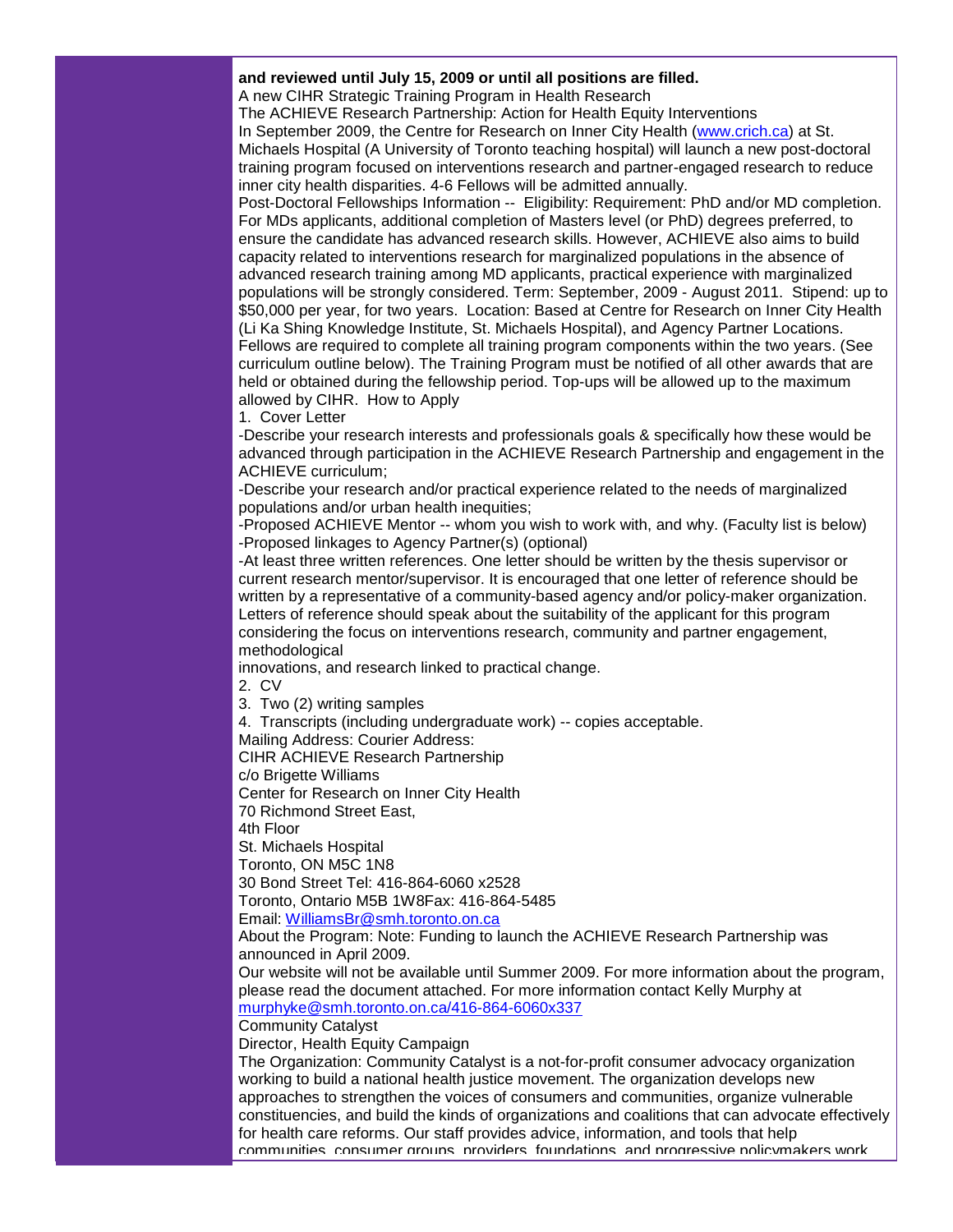together to lead health systems change. They work with consumer and community groups in more than 30 states that are advocating for -- and winning --

health policy and system reforms which benefit consumers. The Position: Community Catalyst is seeking a director, Health Equity Campaign to be a leader and catalyst in the design and implementation of a successful, cutting-edge health advocacy campaign dealing with the unique health care and access issues facing low-income minority and immigrant populations, particularly during the current debate on national health reform. Job Responsibilities:

\* Build and sustain coalitions and strategic alliances by developing relationships with key minority and immigrant-focused organizations. \* Develop a policy agenda around issues critical to low-income minority and immigrant populations and the organizations working with them. \* Broaden the connections and engage a broader set of organizations and interests that share some or all of the advocacy goals; e.g., hospitals, community health centers, public health experts, Medicaid HMOs, labor, business, to discuss policy and strategy. \* Facilitate the creation of a strategy to support federal reform that affects communities of color and low income communities. \* Plan and oversee campaign outreach activities, including educational sessions, briefings, and other training activities. \* Assist Community Catalyst development team with project related fundraising. \* Some travel is required. Qualifications: \* Significant leadership responsibility for managing broad coalitions of stakeholders and unifying various groups around a common mission and vision. \* Knowledge of the unique experiences, concerns and needs of under-represented racial/ethnic/economic populations. \* Sound political judgment. \* Understanding of health policy issues that disproportionately affect lowincome communities and communities of color including Medicaid and racial and ethnic health disparities.\* Experience running issue campaigns. \* Strong written, verbal and interpersonal skills. \* Ability to work as part of a team and independently. \* Minimum of a Bachelor's Degree and 7 years of professional organizing and/or health advocacy or other relevant experience years. Master's Degree Preferred. \* Project management skills. \* Qualified candidates from diverse personal, cultural, and ethnic backgrounds are encouraged to apply. Salary & Benefits: \* Competitive salary; \* Generous paid time off policy; \* Robust benefits package; \* Convenient downtown Boston location; Applicants should submit a resume with a one page cover letter

briefly summarizing their interest in and qualifications for the position to: [jobs@communitycatalyst.org.](mailto:jobs@communitycatalyst.org) Please type 'Director, Health Equity Campaign' in the Subject line. For more information on Community Catalyst please go to [www.communitycatalyst.org.](http://www.communitycatalyst.org/) CUNY Institute for Demographic Research, Baruch College, City University of New York Postdoctoral Researcher

The CUNY Institute for Demographic Research, located at Baruch College, City University of New York, is seeking a postdoctoral researcher to work on a project that examines the biological pathways linking social and economic

factors to health. The candidate should have strong methodological skills and experience in working with large survey data sets. Appointment is for one year, with possible renewal, to begin in September 2009. Ph.D. in Epidemiology, Demography, Psychology, Sociology, Economics, or related discipline required. Please contact Jennifer Dowd at [jdowd@hunter.cuny.eduwith](mailto:jdowd@hunter.cuny.eduwith) any questions. To apply, please go to:

[http://www.rfcuny.org/hr/pvn/cgi-bin/show\\_job.asp?pvn=REA-817.](http://www.rfcuny.org/hr/pvn/cgi-bin/show_job.asp?pvn=REA-817)

Health Education & Behavior, Official journal of the Society for Public Health Education (SOPHE)

Editor-in-Chief

Deadline: July 31, 2009

Published bimonthly, Health Education & Behavior is an official journal of the Society for Public Health Education (SOPHE) that explores social and behavioral changes as they affect health status and quality of life. Journal topics include but are not limited to:

· The processes of planning, implementing, managing, and assessing health education and social-behavioral interventions.

· Empirical research, case studies, program evaluations, and literature reviews related to social and behavioral health, health education, and health communications.

Discussions of theories of health behavior and health status.

· Programs and initiatives that foster professional preparation and development of health educators.

Evidence-based strategies that promote linkages between health promotion researchers and practitioners and enhance the translation/dissemination of empirical research into practice.

Regular features include Perspectives, which offers thoughtful insights into complex subjects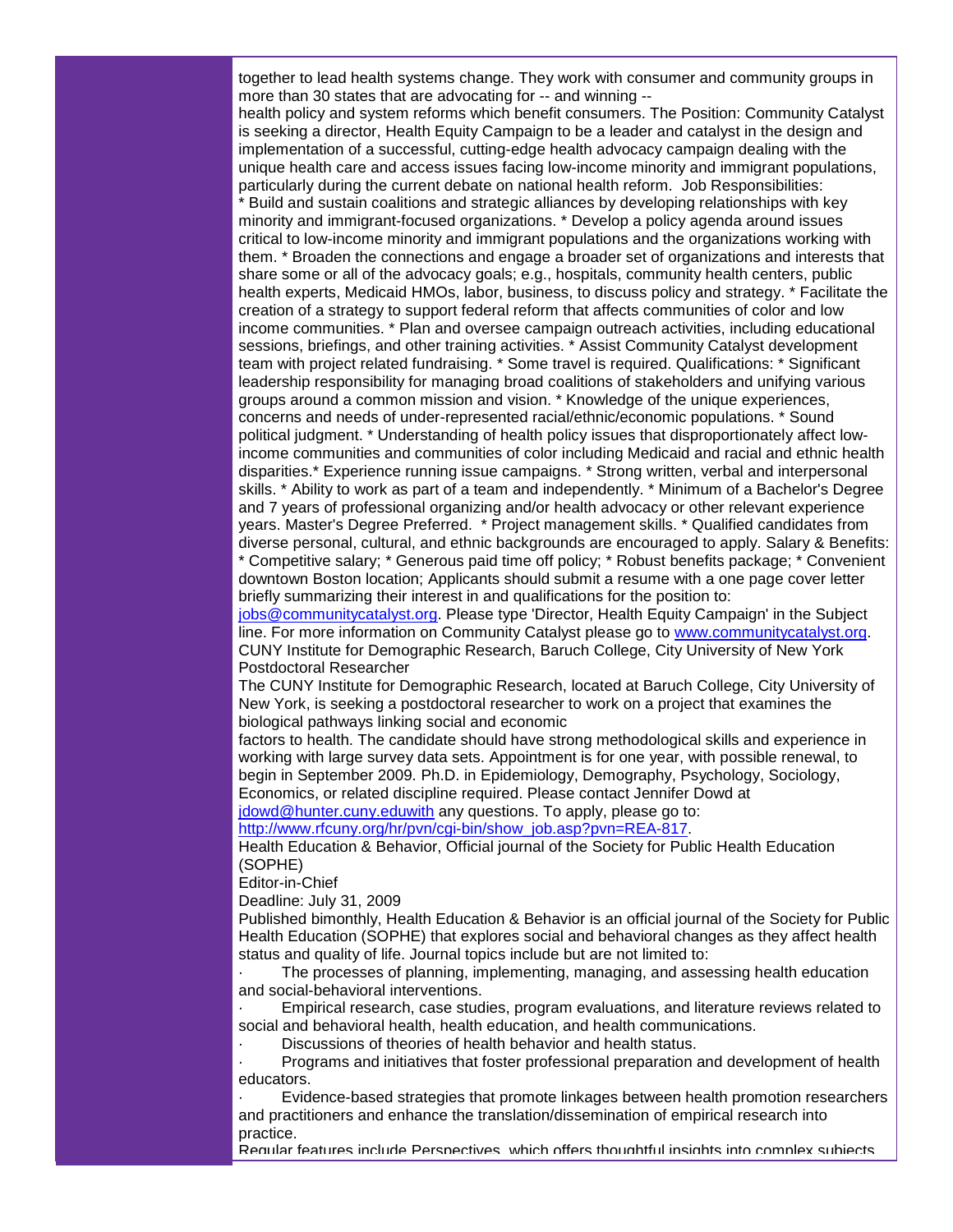and Practice Notes, which summarizes innovative programs in health education. Now in its 36th volume, Health Education & Behavior (formerly Health Education Quarterly and Health Education Monographs) is an essential resource for behavioral scientists, community organizers, public health and community planners, social scientists, social workers, hospital administrators, nurses, physicians, and others. The journal is published by Sage Publications (Thousand Oaks, CA) and is disseminated online and in print to 2100 SOPHE members and more than 675 institutions, libraries and consortia. The editor-in-chief's responsibilities include periodically revisiting the journal's mission; soliciting articles, overseeing the peer review process, and editing submissions in a timely manner; managing an effective editorial board; and collaborating with the publisher to increase the journal's visibility and readership. A stipend is provided. The official start date for the new editor will be 2011, but there will be a 6 month period during which the new editor will begin handling new manuscripts in June 2010 to insure a smooth transition for the February 2011 issue. The editor will participate in a comprehensive editorial orientation conducted by the publisher that includes an overview of the online editorial management system. The successful applicant will be a National SOPHE member, have an earned doctorate in Health Education, Health Behavior, or a related social/behavioral science field (e.g., Community Psychology, Health Psychology, Medical Sociology, Medical Anthropology); have an outstanding record of academic and research accomplishments in community/public health; and demonstrated experience with the editorial process (as editor, associate editor, or editorial board member).

Applications must be submitted by July 31, 2009, and include the following materials:

- · A two-page description of the candidate's vision for Health Education & Behavior
- A current curriculum vitae, including applicant's publications
- Copies of two of the applicant's representative peer-reviewed publications

· A statement from an administrator of the applicant's institution or organization describing support for the appointment.

Send application to: HEB Journal Editor-in-Chief Search, Society for Public Health Education, 10 G St, NE, Suite 605, Washington, DC 20002; [eauld@sophe.org](mailto:eauld@sophe.org)

Questions - Contact: Michelle Kegler, DrPH, SOPHE Trustee for Publications and Communications, Phone: (404)712-9957 Email: [mkegler@sph.emory.edu](mailto:mkegler@sph.emory.edu)

## **Indiana University-Bloomington, Department of Applied Health Science Assistant/Associate Professor, Public Health, Epidemiology, Tenure-track Deadline: November 1, 2009**

Must have doctoral degree in epidemiology and background in chronic disease and/or injury prevention. Must have established or clear potential for developing and sustaining an active and collaborative research agenda in an area specific to chronic disease and/or injury prevention. MPH degree is also desirable. Must show strong record of acquiring grants and contracts. The selected faculty member will contribute actively to the research, teaching and service missions of the Department and will maintain an active research agenda and publication record. Faculty will also serve on departmental and school committees and remain actively involved in professional organizations. Deadline is November 1, 2009 or until a suitable candidate is identified. Send letter of application which includes a brief statement of professional objectives, complete curriculum vitae, and a list of at least three references. Only finalists will be asked to contact references to obtain support letters. Applications should be addressed to: Dr. Michael Reece, Chair, Search and Screen Committee, Department of Applied Health Science, HPER 116, Indiana University, Bloomington, IN 47405; telephone: (812) 855-0068 or (812) 855-3627; e-mail: [mireece@indiana.edu](mailto:mireece@indiana.edu) (e-mail contact is preferred for inquiries related to position). The School of HPER Web site is located at: [http://www.hper.indiana.edu.](http://www.hper.indiana.edu/)

## **National Cancer Institute, Basic and Biobehavioral Research Branch (BBRB) within the Behavioral Research Program, Division of Cancer Control and Population Sciences**

Full-time and Consultant Positions (for individuals with Doctoral level training) The National Cancer Institute's Basic and Biobehavioral Research Branch (BBRB) within the Behavioral Research Program, Division of Cancer Control and Population Sciences, seeks scientific experts to support the development of new areas of research emphasis and the expansion of its research portfolio. The BBRB provides leadership and support for the study of fundamental behavioral, psychological, and social processes, interactions of those processes with biological factors, and their subsequent impact on cancer. Relevant experts from academia or industry can contribute to the development of a national research agenda in the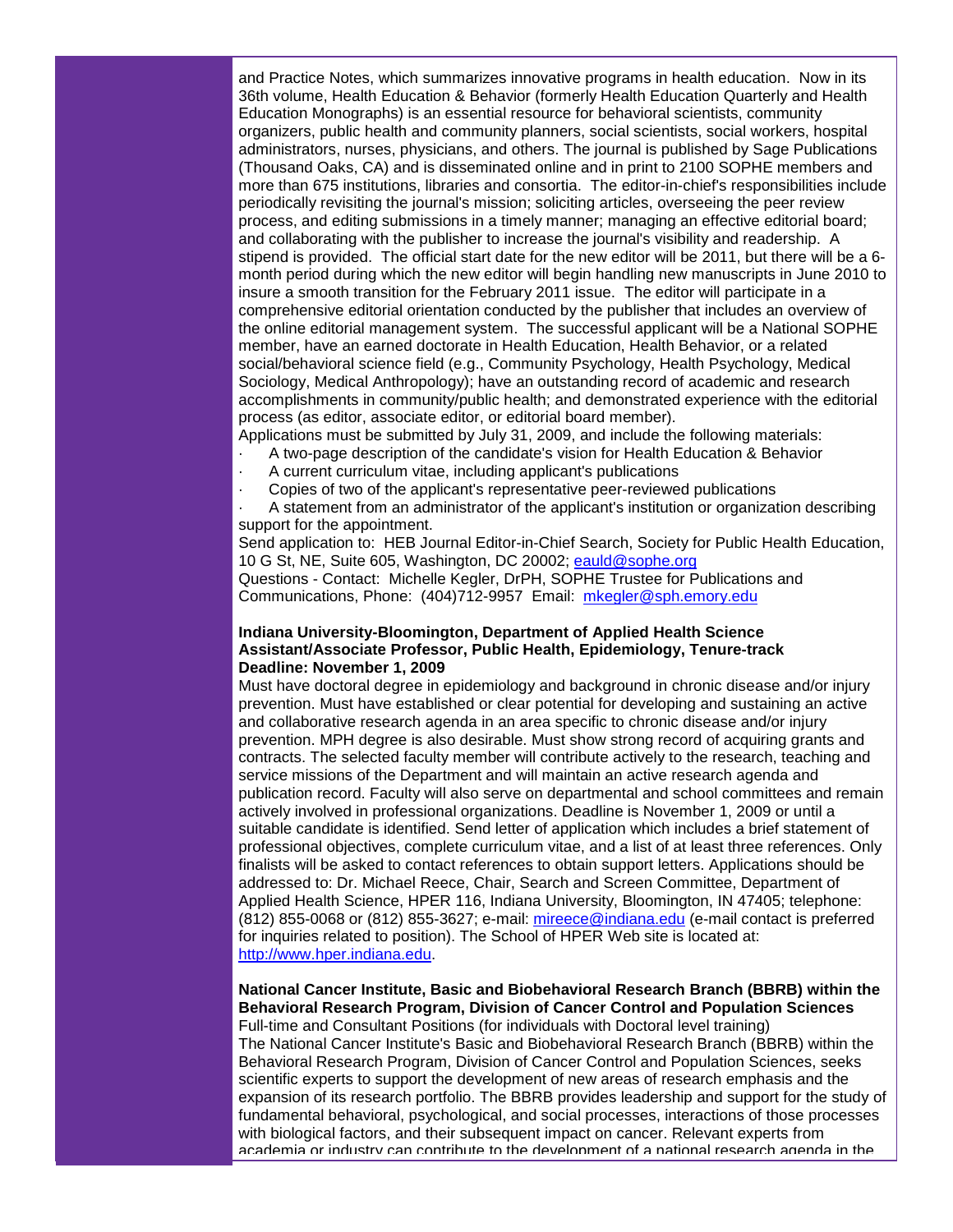basic behavioral and biobehavioral sciences. Experts may contribute to: Comprehensive analyses of existing literature and publication of state-of-the-science perspectives in high impact peer reviewed journals; Cultivation of scientific collaborations among public, private, and academic stakeholders; and Development of scientific workshops, conferences, and symposia. Scientists can pursue collaborative work on new or on-going research that supports the BBRB mission. Substantial resources for secondary data analyses of national and state survey data are available. Full-time and consultant positions exist for dynamic, collaborative scientists with: Doctoral level training (Ph.D., Sc.D., Dr.P.H., M.D. or equivalent); Substantial research experience in a basic behavioral, psychological, or social science, basic biological science, clinical science, and/or other relevant scientific disciplines; and Evidence of an ability to apply expertise to emerging issues in cancer prevention and control. Scientists with expertise in behavioral neuroscience, stress biology, behavioral genetics, and biological mechanisms associated with individual differences in social, behavioral, and psychological characteristics are highly sought. Expertise working in transdisciplinary research teams is preferred, as is exceptional proficiency in methodological approaches that bridge the basic to applied research continuum. The work site location is the Washington, D.C. suburb of Rockville, Maryland. Salaries are competitive and commensurate with experience; excellent benefits are provided; a relocation package is negotiable. All applicants will receive consideration without regard to race, color, gender, national origin, age, religion, disability, or sexual orientation. NCI/NIH is an equal opportunity employer. For additional information about opportunities to support a national research agenda in basic behavioral and biobehavioral science at the National Cancer Institute, please contact: Paige Green McDonald, PhD, MPH Chief, Basic and Biobehavioral Research Branch, Phone: (301) 435-5037; Email: [pm252v@nih.gov.](mailto:pm252v@nih.gov) To learn more about the BBRB mission, please visit: [http://dccps.nci.nih.gov/bbrb/about.html.](http://dccps.nci.nih.gov/bbrb/about.html)

# **National Cancer Institute, Center to Reduce Cancer Health Disparities (CRCHD) Deputy Director**

#### **Deadline: July 29, 2009**

The National Cancer Institute's Center to Reduce Cancer Health Disparities (CRCHD) [<http://crchd.cancer.gov/>](http://crchd.cancer.gov/) has re-opened the position for Deputy Director. Closing date for this position announcement is July 29, 2009. Due to a new evaluation process, if you previously applied for this position and would like to be considered, we invite you tore-apply. This is a key, supervisory health scientist administrator position to direct and lead our NCIwide cancer health disparities reporting, and strategic planning and implementation efforts, as well as fiscal and administrative management of CRCHD functions. The incumbent will also assist the CRCHD Director with the planning, direction, implementation and evaluation of our multi-disciplinary, cross-organizational research and training programs in cancer health disparities within the Center. These research and training programs focus on the cancers that are more serious or prevalent in racial/ethnically diverse and underserved populations, and on advancing the development of the cancer research continuum for these cancers. We hope you will encourage your colleagues to consider this opportunity to help lead NCI/CRCHD's efforts to reduce the unequal burden of cancer and train the next generation of competitive researchers in cancer and cancer health disparities research. Please share this announcement with colleagues and others who may be interested in joining this exciting and dynamic team of scientists working to overcome cancer health disparities. For information about the position and how to apply, please visit USAjobs.gov [http://tiny.cc/Ypr97.](http://tiny.cc/Ypr97)

## **National Center for Health Statistics (CDC), Office of Research and Methodology Service Fellow**

#### **Deadline: July 30, 2009**

For more information, contact Ms. Meena Khare at [MKhare@cdc.gov.](mailto:MKhare@cdc.gov) If you would like to apply or know of anyone who would be interested in this position, the full announcement for the fellowship may be found

at:http://www.cdc.gov/nchs/about/fellowship\_survey\_methodology.htm. Among other duties, the Fellow will be responsible for conducting original and meaningful research on statistical designs to provide a reliable base for investigation of statistical validity, stability, and precision of measures from complex survey data. The incumbent will prepare and submit for publication the results of his or her efforts. This fellowship opportunity is open to all citizens of the United States or legal permanent residents with a work authorization. Applicantsmust have a master or doctoral degree or equivalent obtained from a recognized college or university. Applicants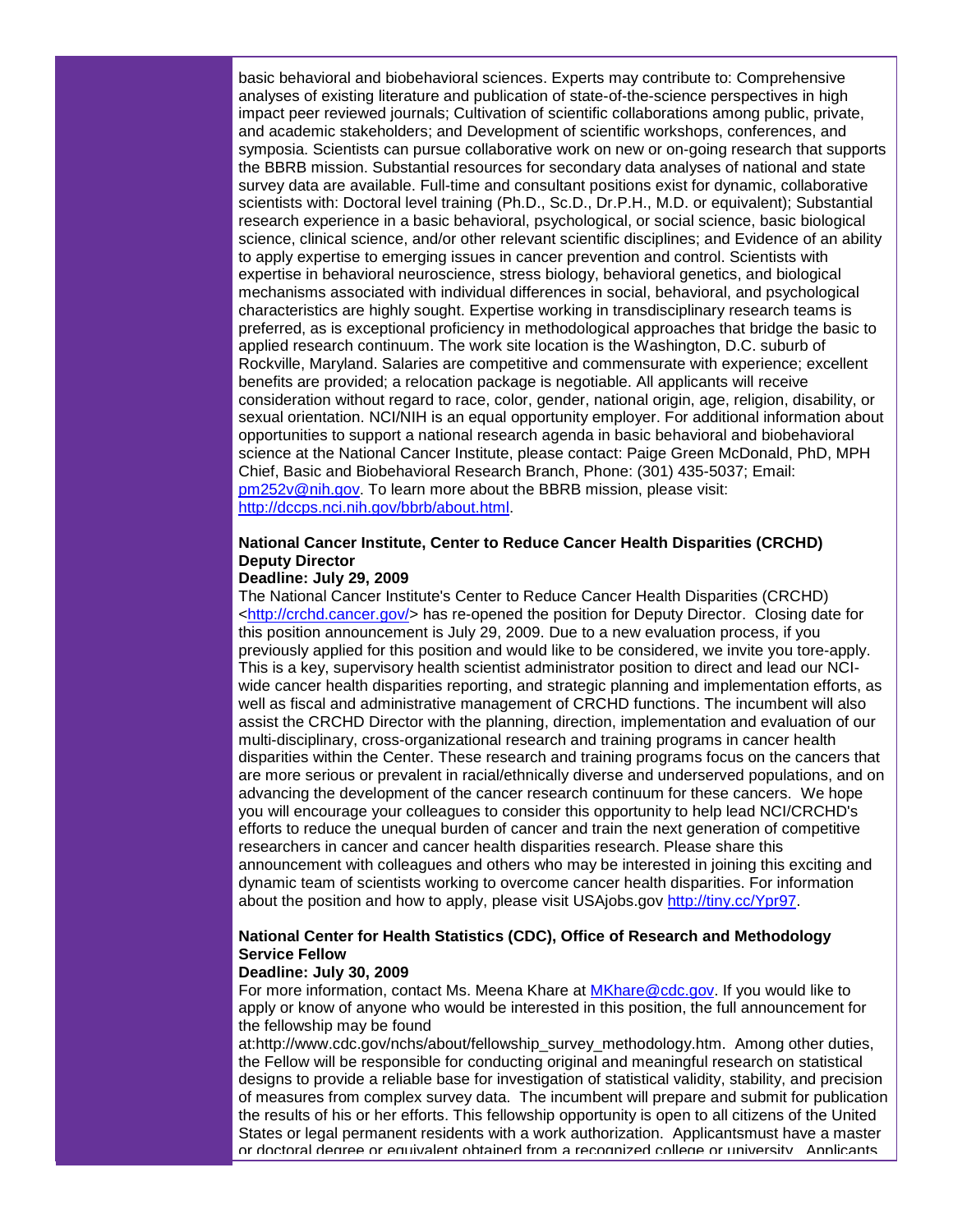must also have 3-5 years of work or research experience in statistical and survey methodology. To be considered for this position, all application materials must be postmarked by July 30, 2009. Pay Plan: GS - 12/13 Appointment Term: Initial 24-month appointment, with the potential for extension. Salary: From 73,100.00 to 113,007.00 USD per year Location: Hyattsville, MD Opening Date: 5/20/2009 Closing date: 7/30/2009

## **National Institutes of Health Director, Office of Behavioral and Social Sciences Research Closing Date: August 31, 2009**

[http://obssr.od.nih.gov](http://obssr.od.nih.gov/)

<http://www.jobs.nih.gov/vacancies/executive.htm>

The National Institutes of Health (NIH) invites applications for the currently vacant position of Director of the Office of Behavioral and Social Sciences Research (OBSSR). The official announcement is posted at [http://www.jobs.nih.gov/vacancies/executive.htm.](http://www.jobs.nih.gov/vacancies/executive.htm) Candidates should submit their applications not later than August 31, 2009. The Director, who also functions as the NIH Associate Director for Behavioral and Social Sciences Research, serves as the NIH focal point for establishing agency-wide policies and goals in behavioral and social sciences research, coordinates the activities undertaken in the performance of this research, and provides advice and staff support to the NIH Director, Deputy Director, and Division of Program Coordination, Planning, and Strategic Initiatives within the Office of the Director. The position functions as a liaison between the NIH and the extramural behavioral and biomedical research communities; and with other Federal agencies, academic and scientific societies, national voluntary health agencies, the media, and the general public on matters pertaining to behavioral and social sciences research. Specifically, the Director is responsible for: (1) advising the NIH Director and other key officials on matters relating to research on the role of behavioral and social factors in the promotion of health and prevention of disease; (2) fostering research projects in the behavioral and social sciences conducted or supported by the NIH Institutes and Centers (ICs); and (3) working collaboratively with the ICs to develop new research and training programs in the behavioral and social sciences. The Director, OBSSR, manages a staff, demonstrating commitment to work force diversity enhancement. The OBSSR employs approximately 14 full time positions: 9 scientific staff, 2 program analysts, 1 communications specialist, and 2 support staff, and has a FY 2009 estimated budget of more than \$27M. HOW TO APPLY: Applicants must submit a current CV and bibliography electronically to Ms. Regina Reiter at [SeniorRe@od.nih.gov](mailto:SeniorRe@od.nih.gov) (301- 402-1130). In addition, applicants are strongly encouraged to prepare a supplemental narrative statement that addresses the qualifications requirements (see the official announcement), and to provide the names, titles, and telephone numbers of 4-5 references.

Native Elder Research Center, Resource Center for Minority Aging Research Native Investigator Development Program

The purpose of this solicitation is to recruit American Indian and Alaska Native junior faculty (MD, PhD) to apply to join the next 2-year cohort of the Native Investigator Development Program, which is an academic career development program in the Resource Center for Minority Aging Research at the University of Colorado Denver. For more information and application: [http://aianp.uchsc.edu/nerc/application\\_process.htm.](http://aianp.uchsc.edu/nerc/application_process.htm)

## **Seattle & King County, Assessment, Policy Development and Evaluation (APDE) unit in Public Health**

Two Openings: Chief of Assessment, Policy Development & Evaluation for Public Health and Assistant Chief of Assessment, Policy Development & Evaluation for Public Health The Assessment, Policy Development and Evaluation (APDE) unit in Public Health - Seattle & King County is a nationally recognized leader in community health assessment. APDE'S primary role is to provide health assessment data and analysis to inform planning, policies, and actions, and develop innovative interventions that improve the health of King County residents. Analysis and elimination of health disparities is central to our work. In partnership with community organizations and agency staff, we use and develop state-of-the-art techniques for the collection and analysis of data, and the development and assessment of effective population-based interventions.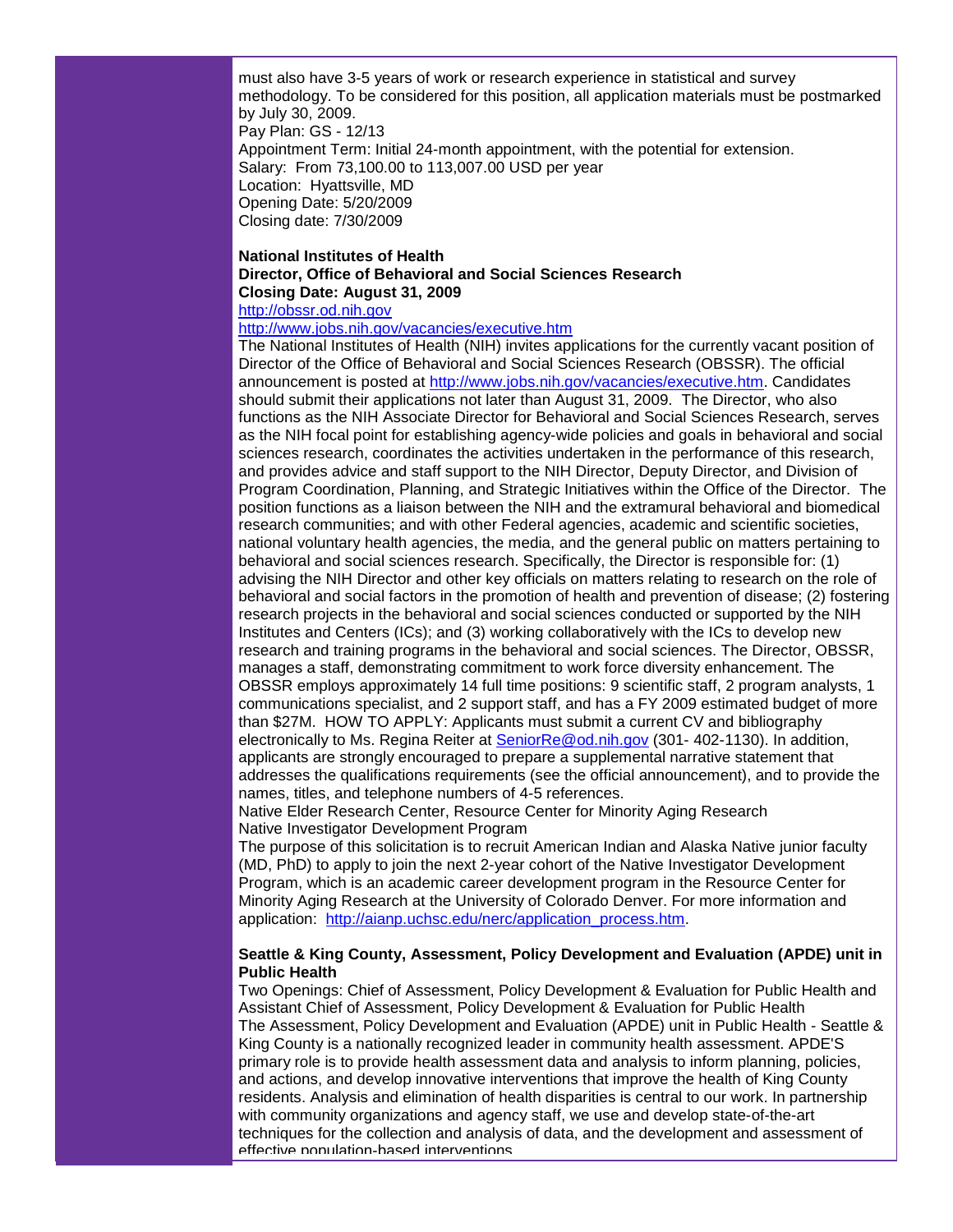(1) Chief of Assessment, Policy Development & Evaluation (APDE) for Public Health - Seattle & King County

The Chief of the Assessment, Policy Development and Evaluation Unit (APDE), in the Office of Director, will provide leadership, vision and direction for the Unit. The Chief must be an innovative and outstanding leader with strong management, strategic planning, public health expertise, and research skills. The Chief will be responsible for overseeing epidemiology, assessment, policy development, program planning, research and evaluation activities within the APDE unit and coordinating and providing technical assistance with these activities throughout the department. The Chief will keep abreast of current technical developments in epidemiology, community health assessment, planning methods and public health policy keeping the department and its staff at the forefront of these activities. The Chief will further the department's implementation of its Operational Master Plan (OMP) by developing, strengthening and coordinating a strategic approach to policy development across the department; introducing economic analysis as a routine component of assessment, evaluation and policy development activities; strengthening data collection and analysis; building capacity for program evaluation across the department; and improving strategic planning.

QUALIFICATIONS: \* PhD in health sciences. \* Demonstrated experience managing and/or leading a group of professionals analogous to the work described in this job announcement. \* Demonstrated experience and skills leading and/or performing assessment and epidemiological analysis and presenting findings. \* Knowledge and skill leading and/or performing program evaluation and presenting findings. \* Demonstrated experience fostering evidence-based policy development in health care, public health, promotion of healthy living, provision of high quality health care, and/or related fields.

(2) Assistant Chief of Assessment, Policy Development & Evaluation (APDE) for Public Health - Seattle & King County

The Assistant Chief leads the unit's quantitative community health assessment and evaluation activities. This position requires an individual with strong evaluation, epidemiological, communication, supervisory and leadership skills, who is at ease in an environment that demands and supports rigorous science. The successful applicant should have highly developed skill in classic descriptive epidemiology as well as a commitment to support relevant novel applications, such as geospatial analysis, as necessary. A requirement for the position is the ability to translate research findings into clear and concise public health information for a variety of non-technical audiences.

POSITIONS ARE CURRENTLY POSTED ON THE COUNTY JOB OPPORTUNITIES WEBSITE. TO APPLY: [http://www.kingcounty.gov/healthservices/health/jobs.aspx.](http://www.kingcounty.gov/healthservices/health/jobs.aspx)

SUPPLEMENTAL INFORMATION Public Health - Seattle King County is a department of King County government. For more information about the department, visit its web page. [http://www.kingcounty.gov/health.](http://www.kingcounty.gov/health) Past reports such as Community Health Indicators and The

Health of King

County produced by this unit are found at this web site:

[http://www.kingcounty.gov/healthservices/health/data.](http://www.kingcounty.gov/healthservices/health/data) Public Health's Operational Master Plan link:<http://www.kingcounty.gov/health/publichealthmasterplan>

Society for Public Health Education (SOPHE), Washington, DC

Two Openings: Project Director, Public Health Policy and Project Coordinator (1) Project Director, Public Health Policy

Summary: Provide leadership to SOPHE cooperative agreement to educate policymakers regarding chronic disease and lead SOPHE's policy advocacy efforts on health promotion and health equity. Responsibilities:

1. Provide support to SOPHE's cooperative agreement on educating state policy makers on chronic disease, wellness, and health disparities by providing assistance and leadership to such activities as:

\* Organizing, implementing and evaluating SOPHE's State Health Policy Institutes (I and II); \* Providing guidance and technical assistance to SOPHE's State Health Policy Experts; \* Planning sessions on state health policy and chronic disease at SOPHE's Midyear and Annual Meetings; \* Developing policy briefs and other materials for state policy makers; \* Working with national cooperative agreement partners to plan, implement and evaluate webinars and meetings on state policies in chronic disease; \* Draft project reports, program budgets and interact with the project officers. 2. Lead SOPHE's federal advocacy activities that address and promote public health education programs such as:

\* Creating and distributing electronic policy alerts to members; \* Organizing and coordinating Hill briefings; \* Collaborating with other public health organizations on joint advocacy agendas;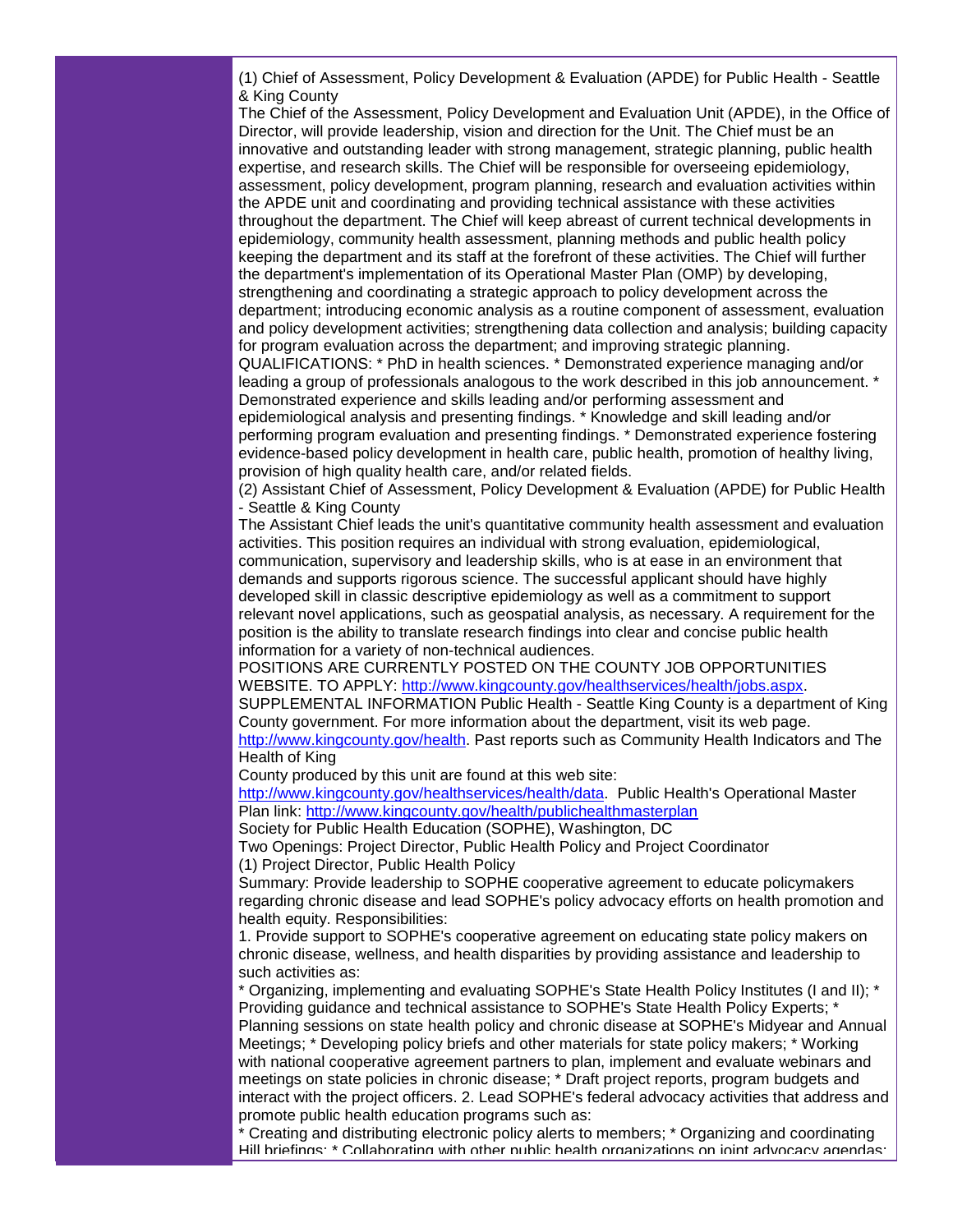\* Developing and enhancing relationships with House and Senate staffers; \* Tracking and reporting federal public health policy activities; \* Staffing SOPHE's advocacy committee. 3. Work with the National Racial and Ethnic Approaches to Community Health (REACH) Coalition to develop its infrastructure, educate policymakers, identify funding sources, and develop a strategic plan. 4. Provide leadership to planning the Annual Health Education Advocacy Summit in Washington, DC, in conjunction with SOPHE partners. Provide strategic advice and leadership in terms of advocacy positioning, message development, targeted outreach. 5. Assist in the planning and implementation of SOPHE Midyear and Annual Meetings and onsite support. 6. Assist in the development, implementation, and evaluation of SOPHE's strategic plan. 7. Staff SOPHE committees as requested. 8. Assist in resource development and grant writing to support the achievement of SOPHE's mission and strategic plan. 9. Other duties as requested. Qualifications: \* Master's degree in public health, health education (or related field) with at least 2 years of post-graduation experience involving policy analysis and advocacy at the federal and/or state level; Or Bachelor's degree in government relations, political science (or related field) with a minimum of 5 years experience in public health policy and advocacy at the federal and/or state level.

\* Excellent organizational, writing and public speaking skills. \* Strong working knowledge of Congress and regulatory agencies. \* Preferably, experience working with federal legislative staff and organizing Hill briefings. \* Experience in grants management. \* Sound knowledge of health disparities, public health promotion and community health efforts. \* Demonstrated experience in working with coalitions for policy/systems change. \* Experience working with coalitions, boards, committees or workgroups. \* Ability to work and reason independently, as well as within a team. \* Certified Health Education Specialist a plus. \* Ability to travel. (2) Project Coordinator : NEWLY CREATED POSITION

Summary: Help plan and provide technical assistance to national partners to support the initiatives of CDC's Healthy Communities program. Work with staff and grantees from Y-USA, National Recreation and Parks Association, National Association of Chronic Disease Directors, and National Association of City and County Health Officials (Category A partners) to help accomplish policy and environmental changes that support healthy lifestyles. Provide assistance on SOPHE meetings and serve as an ambassador to selected national coalitions and partners. Responsibilities: 1. Coordinate SOPHE's activities related to the ACHIEVE program. 2. Lead and facilitate the ACHIEVE translation and dissemination workgroup. 3. Assist with writing, developing and distributing technical assistance resources and other products tailored to the needs of various stakeholders and community groups related to chronic disease prevention, specifically focusing on policy/systems level interventions that support healthy lifestyles. 4. Write articles related to the ACHIEVE program to be published in SOPHE and CDC newsletters featuring environmental and systems changes from community partners. 5. Provide support for conference calls, face to face meetings, minutes, and other opportunities for project direction and input. 6. Help disseminate success strategies and lessons learned in community based engagement for chronic disease prevention as published in SOPHE journals and other publications to federal policymakers and other stakeholders. 7. Support planning of sessions at SOPHE national meetings and to chapters focusing on policy/systems level changes to enhance healthy communities, including training objectives, speaker communication, preparation of materials, and evaluations. 8. Assist in planning, implementing and evaluating webinars and other opportunities for distance based training for project grantees and communities, as well as Action Institutes sponsored by other partners. 9. Help develop online systems for conducting partner needs

assessments and collecting data for project evaluation and reporting. 10. Participate in meetings and conference calls with CDC and partners as required; draft required CDC project reports. 11. Assist with other SOPHE activities and duties upon request. Funding: This position is supported by a cooperative agreement from the Centers for Disease Control and Prevention through 9/2013. Qualifications: \* Master's degree in health education or public health required;

certified health education specialist (CHES) preferred. \* 2-3 years experience at the community level, working in coalitions and with community partners. \* Strong interpersonal, verbal/written communication and presentation skills.

\* Experience facilitating meetings, conference calls and workgroups. \* Strong computer skills, particularly in Microsoft Word, Excel, PowerPoint, and online survey instruments. \* Experience writing and managing grants/reports a plus.

\* Ability to work and reason independently, as well as within a team. \* Detail oriented and ability to follow tasks through to completion; demonstrated ability to multi-task. \* Ability to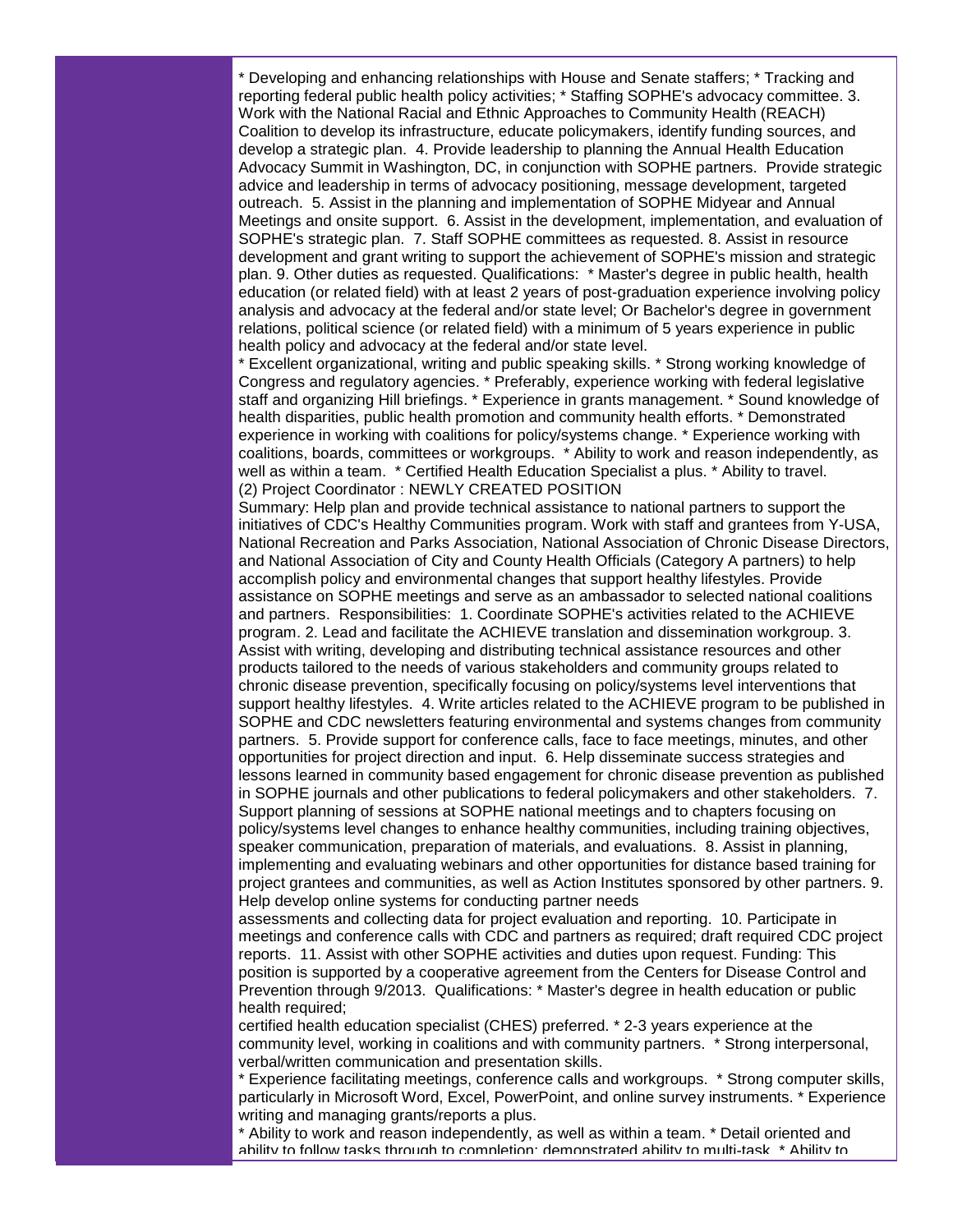perform under pressure and meet deadlines.

SEND RESUME AND REFERENCES TO: Email: [info@sophe.org;](mailto:info@sophe.org) By mail to: SOPHE Human Resources, 10 G St, NE, #605, Washington, DC 20002; NO PHONE CALLS PLEASE. About SOPHE: SOPHE is a non-profit professional organization founded in 1950 to promote the health of all people by: stimulating research on the theory and practice of health education; supporting high quality performance standards for the practice of health education and health promotion; advocating for policy and legislation affecting health education and health promotion; and developing and promoting standards for professional preparation of health education professionals. See [www.sophe.org.](http://www.sophe.org/)

## **University of Texas Medical Branch, Center to Eliminate Health Disparities, Galveston, TX**

#### **Program Manager**

The Center to Eliminate Health Disparities at the University of Texas Medical Branch in Galveston currently has a job opening for a Program Manager, working on issues of health disparities and social determinants of health in research and interventions. The job is now posted on the UTMB website [\(www.utmb.edu\)](http://www.utmb.edu/) job # 18031, and people should apply on that website. They can see our Center's activities and programs of work at [www.utmb.edu/cehd.](http://www.utmb.edu/cehd) We plan to begin interviews as soon as possible and hire when we have identified an appropriate candidate. Job Description:: To provide expertise in the planning, implementation and evaluation of health disparities programs in the Center to Eliminate Health Disparities under the direction of the Acting Director of the Center. Specific Job Related Duties: Directs program development and evaluation processes. Collaborates with other departments, organizations and agencies in developing programs addressing health disparities. Seeks grant opportunities and prepares grants to help further activities related to health disparities and social determinants of health at UTMB.

Salary Range: From \$49,434.00 To \$81,566.00 Annually, depending on qualifications. Preferred Work Experience: Three years of related experience. Background in both health disparities and social determinants of health. Experience in seeking grant opportunities and preparing grants. Preferred Skill/Competency: An understanding of the role of social justice and community engagement in addressing health disparities. Excellent written and verbal communication skills. Facility with basic Microsoft Office products Desktop research skills and ability to synthesize information quickly. The ability to work effectively in a team setting Attention to detail and flexibility in task management.

Education: Minimum Master's Degree in Public Health, Healthcare Administration, Social Work or related field or equivalent.

#### **[back to top](#page-0-1)**

# <span id="page-13-0"></span>**Conferences and Events**

## **American Cancer Society, 2009 Disparities Conference HEALTH EQUITY: Through The Cancer Lens Mandalay Bay Hotel Las Vegas, Nevada**

**July 28-29**

Join us for the Office of Health Disparities of the American Cancer Society's third conference on health disparities, Health Equity: Through the Cancer Lens. This year we move beyond description to action. Our conference begins with a combined general plenary session, in which we will present consensus recommendations on cancer disparities in underserved populations as part of our collaboration with the National Medical Association (NMA). From there, we will combine research, practice, academia, and community efforts to focus on best practices from an advocacy, community intervention, and communication perspective. We will answer key questions, including:

What strategies are successful in increasing prevention and/or early detection of breast, cervical, and colorectal cancer?

What strategies are successful in improving the availability of quality treatment, prolonging survivorship, and enhancing quality of life?

What initiatives have been successful in reducing obesity and smoking rates? What policies have been most effective at promoting health equity and how can they be implemented at the local, state, and federal level?

How do we address the social determinants of health to improve cancer outcomes?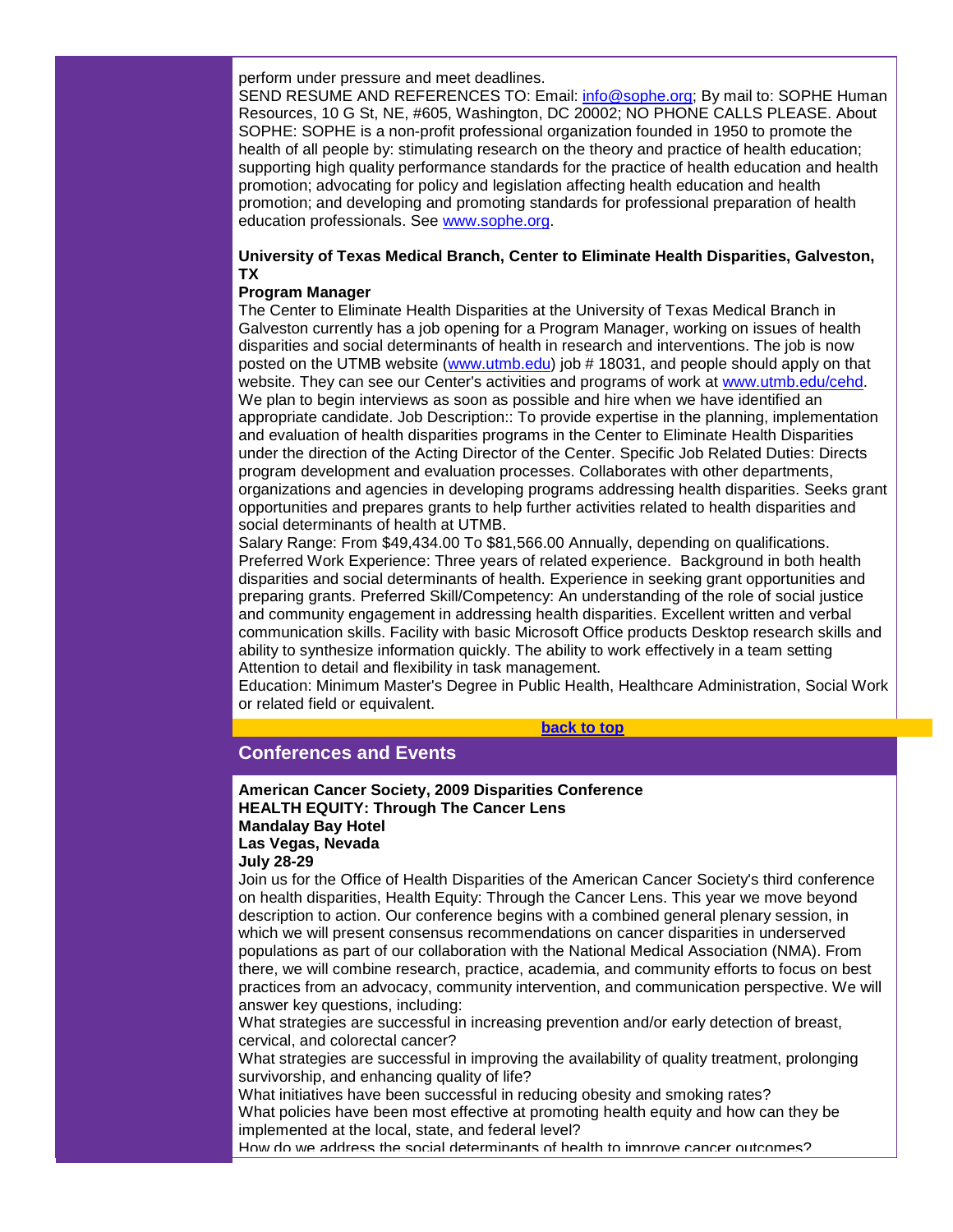What health messages and communications delivery mechanisms have been effective in raising cancer awareness and changing individual behavior? Register online at www.TheCancerLens.org.

# **American Public Health Association, 137th Annual Meeting & Exposition Water and Public Health: The 21st Century Challenge Philadelphia, PA**

# **November 7-11, 2009**

Join the American Public Health Association in Philadelphia, Pennsylvania for the 137th Annual Meeting & Exposition. From November 7-11, 2009 attend the most important public health event of the year. Now, more than ever, is the time for the public health community to come together and embrace the opportunities and potential for change facing our nation. This year's theme, Water and Public Health: the 21st Century Challenge, reminds us that water is a limited resource, the demands for which are fast increasing. In the US, utility workers, scientists, sanitarians, engineers, government officials and many others work around the clock to provide safe and clean drinking water to homes and businesses and are struggling to keep up with demand without compromising water supplies for future generations. Their efforts impact numerous aspects of society including the health of individuals, ecosystems, and the nation's economy. Housing and Registration - Open June 1, 2009. Why attend this year's meeting?

Network - 12,000 public health colleagues

Benefit - Dynamic Opening and Closing General Sessions

Discover - 700 exhibit booths with the latest products and services

Engage - 1,000 cutting edge scientific sessions

Achieve - Continuing Education Credits

Celebrate - Public Health Awards Reception & Ceremony

Learn - Daily Poster Sessions

Advance - Job Opportunities at the Public Health CareerMart

Enjoy - Musical extravaganza with the "Sounds of Philadelphia"

Opening General Session: On Sunday, November 8 join us for an inspiring Opening General session, keynoted by Celine Cousteau, granddaughter of the legendary Jacques Cousteau, exploring some of the many challenges we face in protecting, conserving and managing our oceans and fresh water supplies. For more information visit www.apha.org/meetings.

#### **Virginia Health Equity**

#### **"Advancing Health Equity: From Theory to Practice" Richmond, VA**

#### **September 10-11, 2009**

Social determinants of health-- the social, economic, and environmental characteristics of where we live-- can significantly impact the health of a community. Michael Royster, MD, MPH (CHSP 2002 at UNC School of Public Health) is director of the Office of Minority Health and Public Health Policy in the Virginia Department of Health and is co-chairing a statewide conference to examine how these issues affect health equity. The aim of the Virginia Health Equity conference, "Advancing Health Equity: From Theory to Practice," is to increase participants' knowledge and ability to advance health equity through healthy community design. The need for such a collaborative effort is compelling: women of childbearing age living in low-income communities in Virginia have two to five times higher rates of preterm births and infant mortality than do women living in more advantaged communities; children living in substandard and low quality housing suffer higher rates of asthma; and inequities in obesity rates are strongly related to the increased likelihood that socially disadvantaged populations live in unsafe neighborhoods and have decreased opportunities for health. Please join us on September 10-11, 2009 in Richmond, Virginia as nationally recognized speakers increase awareness of health equity and how the built environment/community design and other social and economic factors affect it and highlight promising strategies to promote equitable health outcomes.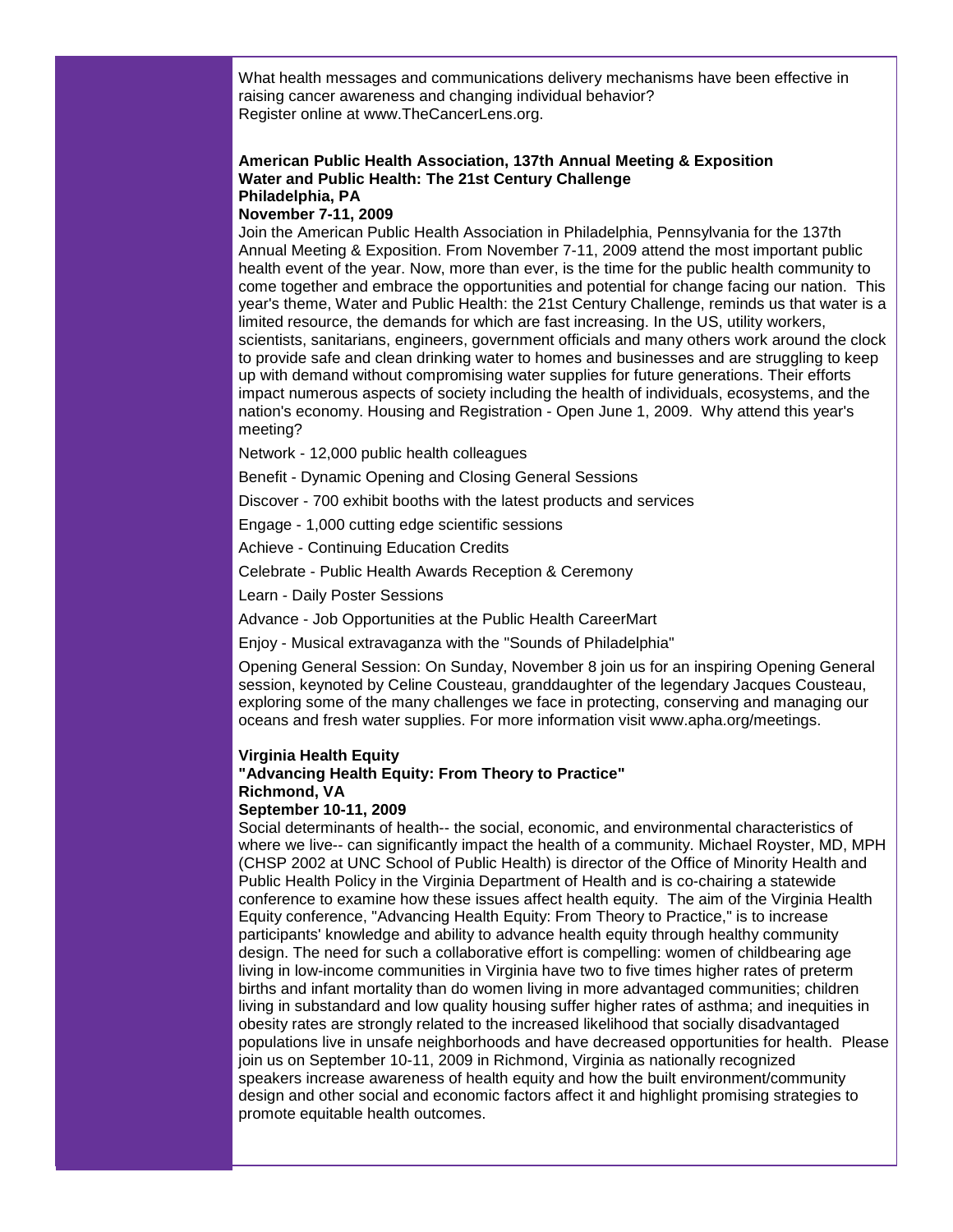#### **[back to top](#page-0-1)**

#### <span id="page-15-0"></span>**Resources**

#### **Publications**

## **E-Health Technology for Detecting and Managing Chronic Disease in Handbook of Research on Information Technology Management and Clinical Data Administration in Healthcare**

Lehmann, C; Benz Scott, L; Giacini, J. (2009). IGI Global Publishing Handbook of Research on Information Technology Management and Clinical Data Administration in Healthcare

ISBN: 978-1-60566-356-2; 1,142 pp; May 2009

Published under Medical Information Science Reference an imprint of IGI Global, http://www.igi-global.com/reference/details.asp?id=33422

DESCRIPTION: Advances in information technology have brought about a revolution in healthcare, enabling medical personnel to have round-the-clock access to clinical data regardless of geographic location. The Handbook of Research on Information Technology Management and Clinical Data Administration in Healthcare provides researchers, educators, students, and industry practitioners with new research, practical experiences, challenges, and opportunities within healthcare data management. A comprehensive reference source within the medical technology field, this Handbook of Research presents tools and techniques in all aspects of IT management and clinical data administration in healthcare.

## **Epi + demos + cracy: Linking Political Systems and Priorities to the Magnitude of Health Inequities--Evidence, Gaps, and a Research Agenda**

## **Epidemiologic Reviews 2009; doi: 10.1093/epirev/mxp002 (accepted for publication April 8, 2009; published on line May 27, 2009)**

#### **Jason Beckfield; Nancy Krieger**

A new focus within both social epidemiology and political sociology investigates how political systems and priorities shape health inequities. To advance-and better integrate-research on political determinants of health inequities, the authors conducted a systematic search of the ISI Web of Knowledge and PubMed databases and identified 45 studies, commencing in 1992, that explicitly and empirically tested, in relation to an a priori political hypothesis, for either 1) changes in the magnitude of health inequities or 2) significant cross-national differences in the magnitude of health inequities. Overall, 84% of the studies focused on the global North, and all clustered around 4 political factors: 1) the transition to a capitalist economy; 2) neoliberal restructuring; 3) welfare states; and 4) political incorporation of subordinated racial/ethnic, indigenous, and gender groups. The evidence suggested that the first 2 factors probably increase health inequities, the third is inconsistently related, and the fourth helps reduce them. In this review, the authors critically summarize these studies' findings, consider methodological limitations, and propose a research agenda-with careful attention to spatiotemporal scale, level, time frame (e.g., life course, historical generation), choice of health outcomes, inclusion of polities, and specification of political mechanisms-to address the enormous gaps in knowledge that were identified.

democracy · epidemiology · health status · health status disparities · politics · public health · social class · socioeconomic factors

free-access links to the online article:

Abstract::

http://epirev.oxfordjournals.org/cgi/content/abstract/mxp002?ijkey=xaXqimZNzdGpbSc&keytyp e=ref

Full Text:

http://epirev.oxfordjournals.org/cgi/content/full/mxp002?ijkey=xaXqimZNzdGpbSc&keytype=ref PDF:

http://epirev.oxfordjournals.org/cgi/reprint/mxp002?ijkey=xaXqimZNzdGpbSc&keytype=ref Joint Center for Political and Economic Studies

Two Publications:

Trends in Child Health 1997-2006: Assessing Racial/Ethnic Disparities in Low Birthweight http://www.jointcenter.org/publications\_recent\_publications/health/trends\_in\_child health\_1997\_2006\_assessing\_racial\_ethnic\_disparities\_in\_low\_birthweight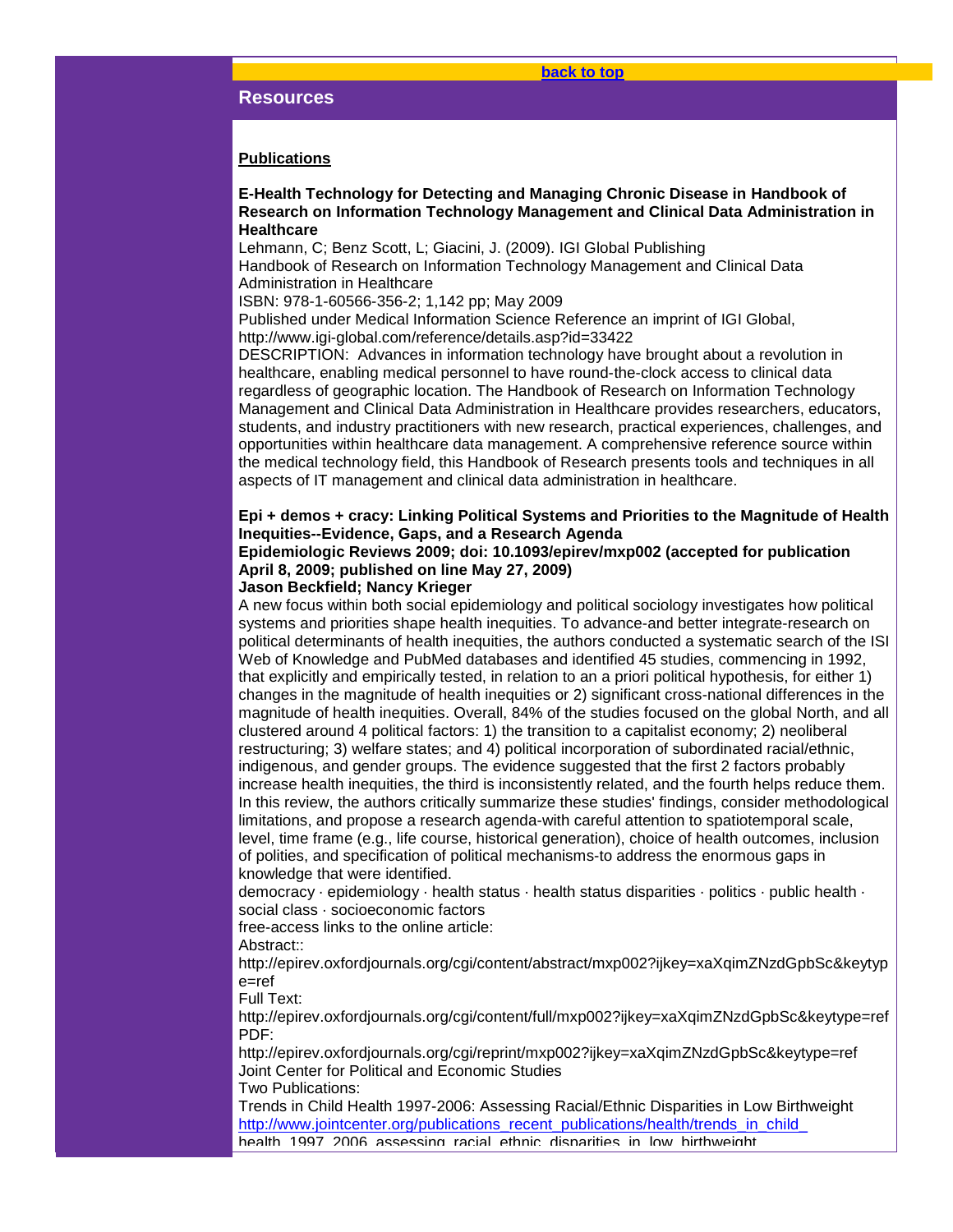Trends in Child Health 1997-2006: Assessing Racial/Ethnic Disparities in Asthma http://www.jointcenter.org/publications\_recent\_publications/health/trends\_in\_child [health\\_1997\\_2006\\_assessing\\_racial\\_ethnic\\_disparities\\_in\\_asthma](http://rs6.net/tn.jsp?et=1102616288417&s=1&e=001oqVoDQQcg4Kkz1ENL19Omay6RLK0AVtIU8XcxpFuRASuB3DfbP00Q9dUBGqbTpvy_ThlV0Ct7qLZ2vMbkHuDqSOwgMHFt5qOW5psZlyVl19_NWpjZMP7UY-rcpgun0sgga9rFvwZCIgdAIxxghNGbd9GbCRhILSKfEQ5UQCBOwnpGBhL8_l13T2fV0MTCSuUmjE9QpTF1NCvVUK-l_ehpo9ZdklJp4Lu2EM21GGiG_e8JXNG-jgp1Ujo6c4L1Zs97risHqf2XpAwF3mgarLaUA==)

The Joint Center for Political and Economic Studies recently published its second series of disparities reports. The first, Trends in Child Health 1997-2006: Assessing Racial/Ethnic Disparities in Low Birthweight looks at the prevalence of low birthweight among Hispanic, African American, and white children under age 18. The second, Trends in Child Health 1997- 2006: Assessing Racial/Ethnic Disparities in Asthma, examines disparities in the rates of asthma between African American, Hispanic, and white children under age 18.

#### **Networking in Public Health: Exploring the value of networks to the National Collaborating Centres for Public Health Paula Robeson RN, MScN**

National Collaborating Centre for Methods and Tools

Funded by the Public Health Agency of Canada Affiliated with McMaster University - April, 2009

Available online as PDF file [83p.] at:

http://www.nccmt.ca/pubs/NetworkingPaperApr09EN\_WEB.pdf

This paper explores the potential of networks to further the goals of the national program, in particular, the promotion of evidence-informed decision making (EIDM) and knowledge management (including sharing and co-creation) in public health. While the NCCPH has a primary interest in strengthening public health in Canada, the background information and practical tools presented in this paper will also interest other sectors with the potential to impact population health (e.g. education, justice, urban planning and transportation). The development of this paper was informed by a review of relevant literature and the valuable contribution of key informants and peer reviewers. (A more detailed description of the methodology can be found in Appendix A.) Although multiple frameworks have been identified (including network lifecycles, levels and characteristics; networks as complex adaptive systems; and communities of practice), the following factors are consistently recognized as critical to network success:

- · Establish clear purpose and goals.
- · Address the "hierarchy of needs."
- · Include a culture of trust in stated core values.

· Fulfill specific role functions such as effective leadership, a core group, skilled facilitation, sponsorship, knowledge brokerage and community membership.

· Maintain a flexible infrastructure.

- · Establish supportive processes.
- · Balance homogeneity and heterogeneity. · Secure adequate resources. · Demonstrate value **Contents** Executive Summary Introduction . Background . Definition . . Network types Understanding structure Network models Value of Networks Knowledge management, translation and exchange, and the diffusion of innovations Multi-level value Keys to Success Evaluating Networks Methods and Tools for Networking Existing Networks of Interest to the NCCPH Conclusion . Reference List . Appendix A: Methodology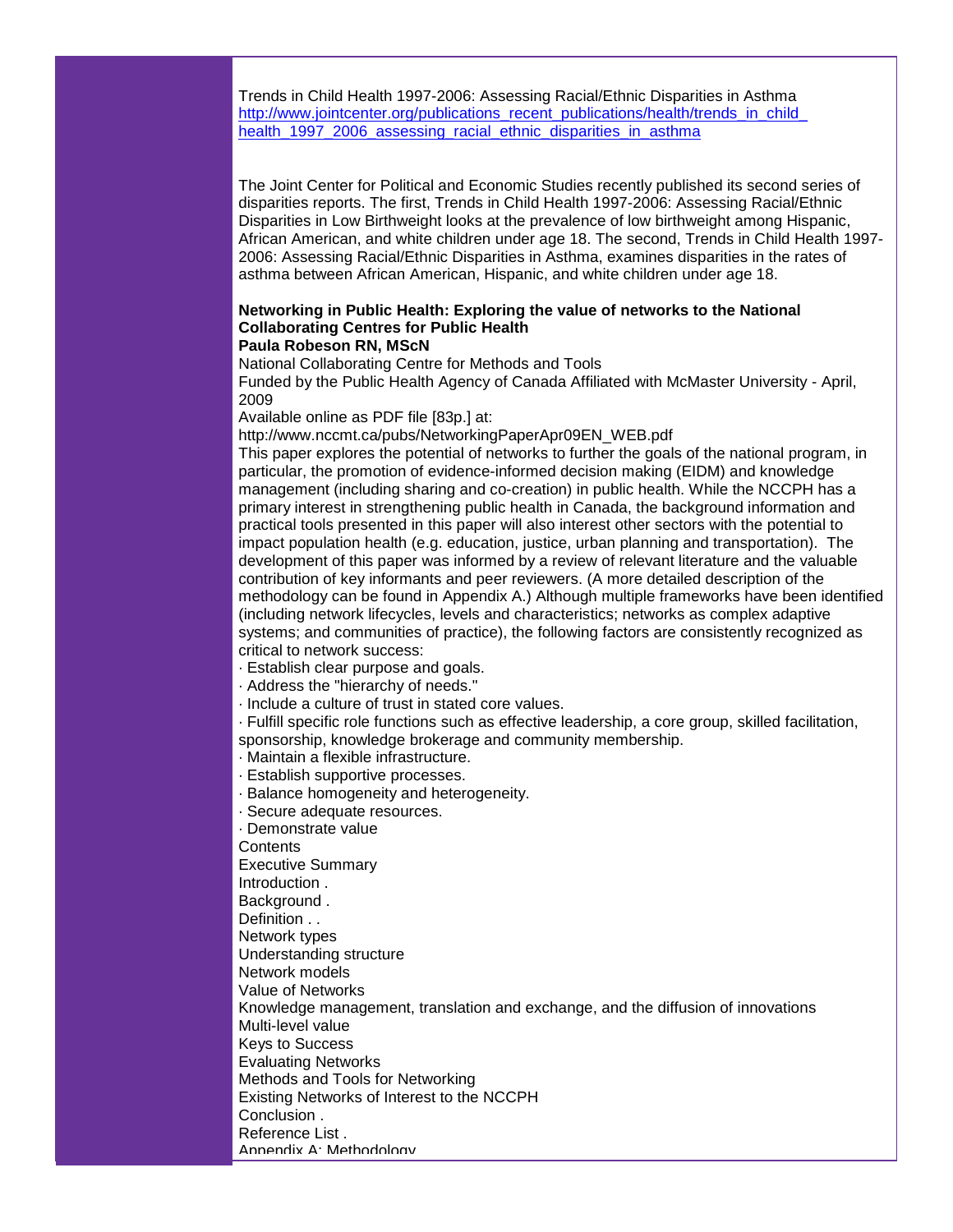Appendix B: Glossary of Terms Appendix C: Networking Methods and Tools Technological tools Appendix D: Existing Networks for Potential Linkage With NCCPH Canadian Networks and Organizations - Health-related . Other Canadian Networks and Organizations - Knowledge Transfer-related International Networks Appendix E: Limitations

## **Pathways, Spring 2009**

The spring issue of Pathways asks what we can learn about fighting poverty and inequality from initiatives around the world. It also includes articles on gender inequality in the workplace, a look at the urban farming movement, and other cutting-edge research!

Click here to access the full Winter 2009 issue, or go to:

http://www.stanford.edu/group/scspi/media\_magazines.html

Or access the articles individually:

Editors' Note by David Grusky and Christopher Wimer **TRENDS** 

Getting to Equal: Progress, Pitfalls, and Policy Solutions on the Road to Gender Parity in the **Workplace** 

Have we "stalled out" in the historic march toward gender equality in the workplace? Pamela Stone weighs the evidence and makes the case for a new way forward.

## RESEARCH IN BRIEF

New research developments

A surprising trend in wealth inequality, the biological determinants of poor children's academic performance, the long-term effects of job displacement, and other cutting-edge research. GOING GLOBAL: ANTIPOVERTY LESSONS FROM AROUND THE WORLD **Flexicurity** 

Joshua Cohen and Charles Sabel argue that the time has come to build a 21st century labor market modeled on key principles of Denmark's "flexicurity" system.

Pro-Poor Stimulus: Lessons from the Developing World

Martin Ravallion looks to antipoverty programs in developing countries to understand how developed nations like the United States can provide stimulus while reducing long-term poverty.

Combating Poverty by Building Assets: Lessons from Around the World

Ray Boshara describes the key features of asset-building programs throughout the world and examines how the United States can apply them to achieve economic security for the poor. Northern Exposure: Learning from Canada's Response to Winner-Take-All Inequality Jacob S. Hacker describes how the United States and Canada have taken two different roads and why the Canadian road provides lessons that the United States might take to heart.

**INTERVENTIONS** 

Spotlight On...Growing Power and the Urban Farming Movement

In our new "Spotlight On" feature, we talk with Growing Power's Will and Erika Allen about the potential and future of urban agriculture in combating poverty.

Sign up here for hard copy delivery or PDF notification for future Pathways issues.

# **Patriarchy, masculinities and healthinequalities**

#### **Alex Scott-Samuel**

Gaceta Sanitaria.2009;23(2):159-160 http://pcwww.liv.ac.uk/~alexss/patriarchy.pdf

## **Racial/Ethnic Integration and Child Health Disparities Edited by Chester Hartman and Gregory D. Squires**

Racial integration, and policies intended to achieve greater integration, continue to generate controversy in the United States, with some of the most heated debates taking place among long-standing advocates of racial equality. Today, many nonwhites express what has been referred to as "integration exhaustion" as they question the value of integration in today's world. And many whites exhibit what has been labeled "race fatigue," arguing that we have done enough to reconcile the races. Many policies have been implemented in efforts to open up traditionally restricted neighborhoods, while others have been designed to diversify traditionally poor, often nonwhite, neighborhoods. Still, racial segregation persists, along with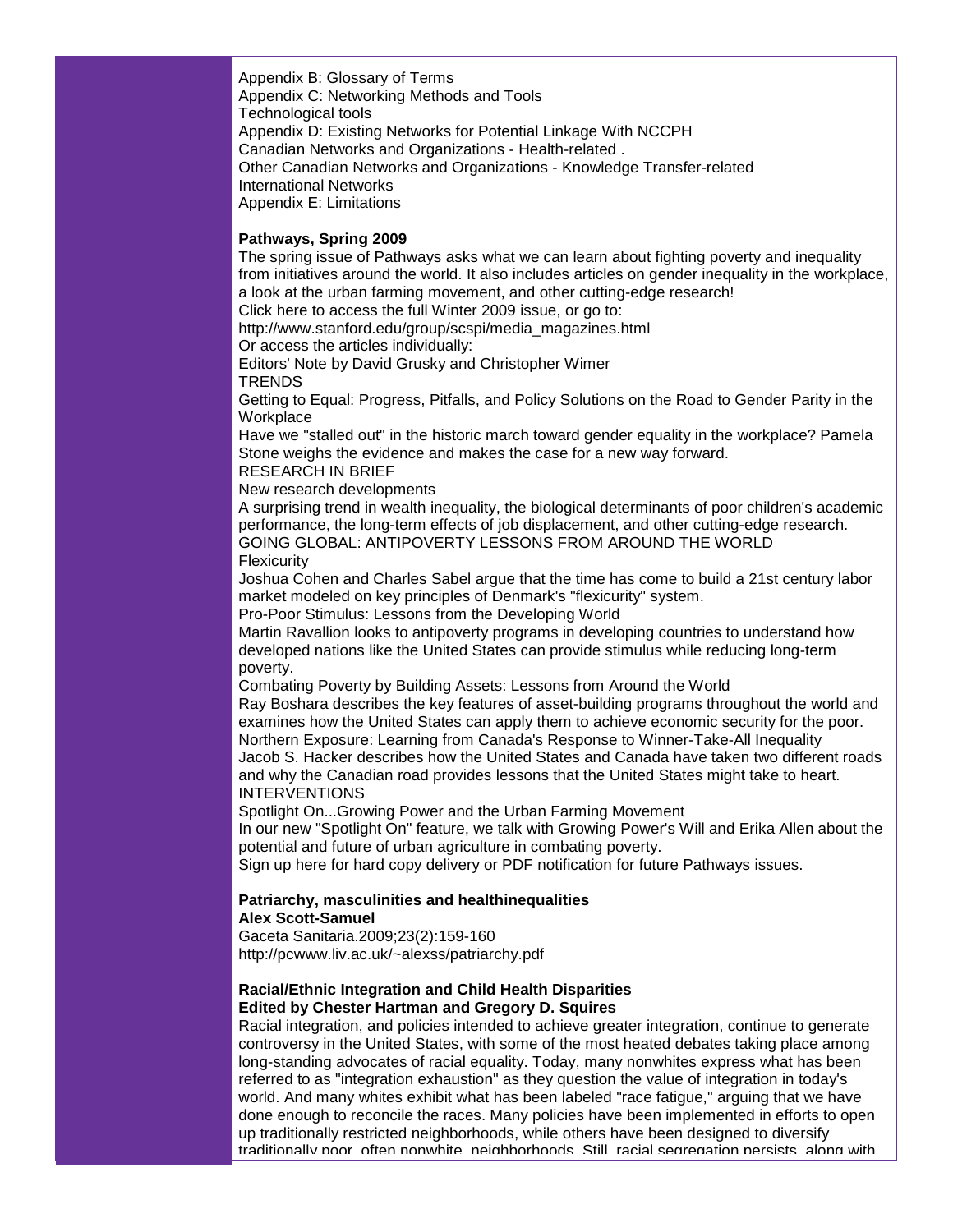the many social costs of such patterns of uneven development. This book explores both longstanding and emerging controversies over the nation's ongoing struggles with discrimination and segregation. More urgently, it offers guidance on how these barriers can be overcome to achieve truly balanced and integrated living patterns.

## **Reducing health inequities through action on the social determinants of health SIXTY-SECOND WORLD HEALTH ASSEMBLY - WHA62.14 - Agenda item 12.5 22 May 2009**

Available online as PDF file at: http://apps.who.int/gb/ebwha/pdf\_files/A62/A62\_R14-en.pdf "....Confirming the importance of addressing the wider determinants of health and considering the actions and recommendations set out in the series of international health promotion conferences, from the Ottawa Charter on Health Promotion to the Bangkok Charter for Health Promotion in a Globalized World, making the promotion of health central to the global development agenda as a core responsibility of all governments,...." CALLS UPON the international community, including United Nations agencies, intergovernmental bodies, civil society and the private sector:

(1) to take note of the final report of the Commission on Social Determinants of Health and its recommendations;

(2) to take action in collaboration with WHO's Member States and the WHO Secretariat on assessing the impacts of policies and programmes on health inequities and on addressing the social determinants of health;

(3) to work closely with WHO's Member States and the WHO Secretariat on measures to enhance health equity in all policies in order to improve health for the entire population and reduce inequities;

(4) to consider health equity in working towards achievement of the core global development goals and to develop indicators to monitor progress, and to consider strengthening international collaboration in addressing the social determinants of health and in reducing health inequities;

URGES Member States:

(1) to tackle the health inequities within and across countries through political commitment on the main principles of "closing the gap in a generation" as a national concern, as is appropriate, and to coordinate and manage intersectoral action for health in order to mainstream health equity in all policies, where appropriate, by using health and health equity impact assessment tools;

(2) to develop and implement goals and strategies to improve public health with a focus on health inequities;

(3) to take into account health equity in all national policies that address social determinants of health, and to consider developing and strengthening universal comprehensive social protection policies, including health promotion, disease prevention and health care, and promoting availability of and access to goods and services essential to health and well-being;

(4) to ensure dialogue and cooperation among relevant sectors with the aim of integrating a consideration of health into relevant public policies and enhancing intersectoral action; (5) to increase awareness among public and private health providers on how to take account of social determinants when delivering care to their patients;

(6) to contribute to the improvement of the daily living conditions contributing to health and social well-being across the lifespan by involving all relevant partners, including civil society and the private sector;

(7) to contribute to the empowerment of individuals and groups, especially those who are marginalized, and take steps to improve the societal conditions that affect their health; (8) to generate new, or make use of existing, methods and evidence, tailored to national contexts in order to address the social determinants and social gradients of health and health inequities;

(9) to develop, make use of, and if necessary, improve health information systems and research capacity in order to monitor and measure the health of national populations, with disaggregated data such as age, gender, ethnicity, race, caste, occupation, education, income and employment where national law and context permits so that health inequities can be detected and the impact of policies on health equity measured.............."

#### **The New Yorker, Annals of Medicine**

The Cost Conundrum, What a Texas town could teach us about health care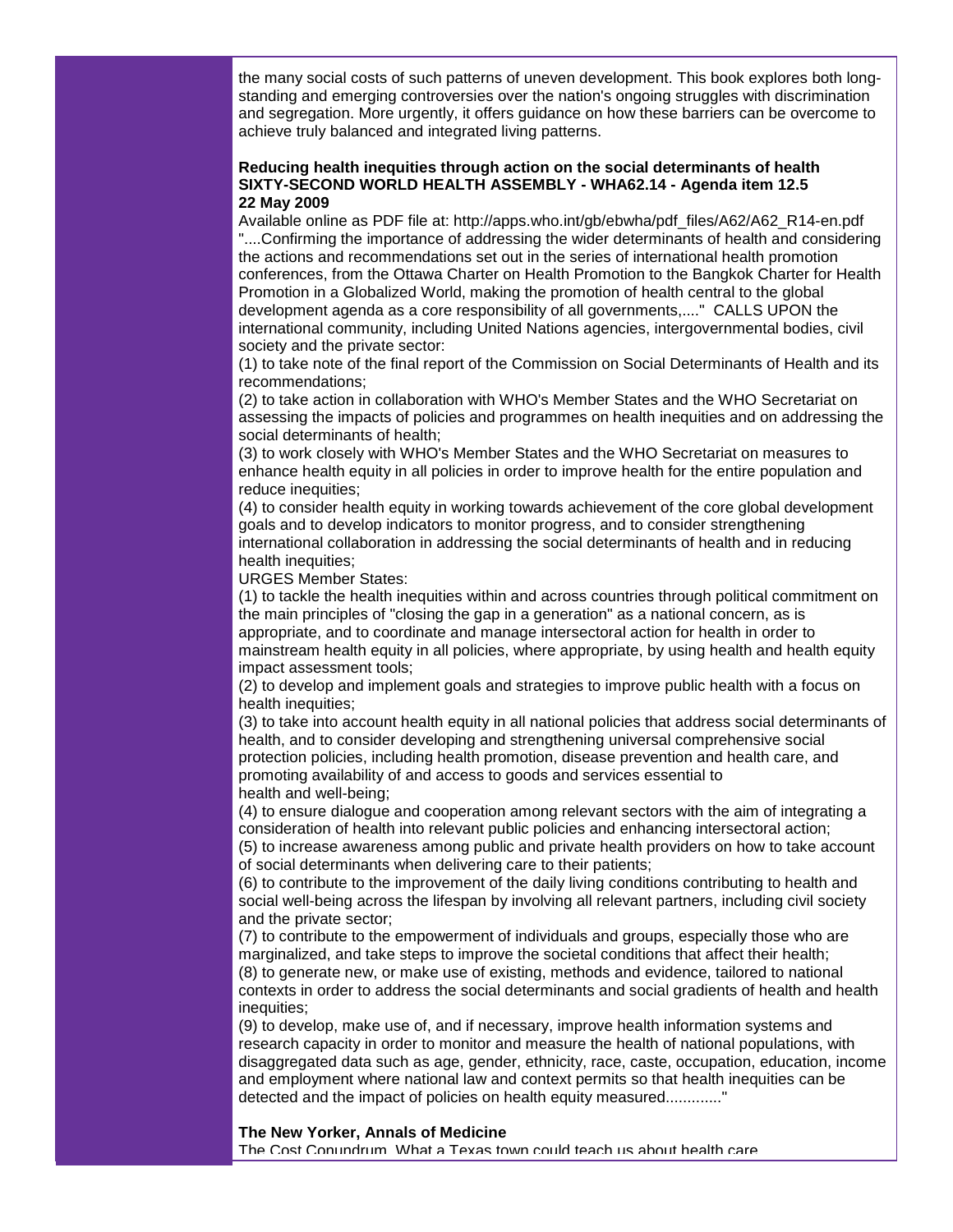#### Atul Gawande

http://www.newyorker.com/reporting/2009/06/01/090601fa\_fact\_gawande

## **The Robert Wood Johnson Foundation Commission to Build a Healthier America Race and Socioeconomic Factors Affect Opportunities for Better Health**

[http://www.commissiononhealth.org/PDF/506edea1-f160-4728-9539-aba2357047e3/Issue%20](http://rs6.net/tn.jsp?et=1102616288417&s=1&e=001oqVoDQQcg4IIfIYLZVSu3GZv1DYbWgQcwyxGjiJzqWBik7rVu_f9Unm4uF1xVc6_ozLAuelwU0N68SoUhvBfLLAKDLYTEQDQQjGVx_IDM0iNN8Q4LGZKf3Zk0--Hr-Wm5c-2FVEsCBSvxNfh8SbP89Ku5FRMSwtbZoGHeRTjY84iHGv1Lzah_py8n47IcGb_gzBnMWrk6jDpRwXK_BQh4CvP11_blqNXgiy18yXdiAktf6NqadBRujL5xsDUpbWNF5LDFCIGe-D1mduScsA960eOSe_3vkc3C8OrdRBmqA7_ttdyC3IQfQ==) Brief205%20April%2009%20-%20Race%20and%20Socioeconomic%20Factors.pdf The Robert Wood Johnson Foundation's Commission to Build a Healthier America has released its latest issue brief, Race and Socioeconomic Factors Affect Opportunities for Better Health. The brief examines how both race and modifiable social factors such as education, income, and the condition of the neighborhoods where people live, play a role in health care disparities.

#### **Women's Health Research Network**

New Primer on Community Based Research "Our Common Ground: Cultivating Women's Health Through Community Based Research"

The Women's Health Research Network is excited to announce the launch of a new primer on Community Based Research (CBR)! Entitled Our Common Ground: Cultivating Women's Health Through Community Based Research, this wonderful resource is a research guide rooted in the experiences and practices of community researchers, designed to give readers a solid understanding of the CBR process and how it can be applied to enhance research on all levels. To download this new resource, visit http://www.whrn.ca/our-common-ground.php.

## **Web site**

# **Annie E. Casey Foundation Kids Count**

## **http://datacenter.kidscount.org/**

The Annie E. Casey Foundation recently updated its online database, Kids Count, which contains state-, city-, and now community-level data for more than 100 measures of child wellbeing. This database can generate custom reports for specific geographic areas and compare them based on a particular topic (for example, poverty, education, and health/health insurance). According to new data in the database, more than half of children living in Los Angeles, San Francisco, New York City, and Dallas live with at least one foreign-born parent; and many of these children lack health insurance. To view and use this database, click http://datacenter.kidscount.org/.

## **Community Guide - Redesigned Website www.thecommunityguide.org**

We are delighted to announce that, after a short time of testing the new look and functionality, the redesigned Community Guide website officially launched today! The address is the same, www.thecommunityguide.org; but those

who visit will find a new look, improved navigation and additional content. After much hard work, we have achieved a much greater measure of success in providing user-friendly access to Task Force recommendations and findings.

#### **Kellogg Fellows Leadership Alliance, Inc. (KFLA) KFLA Courageous Leadership Blog www.kfla.org/blog**

KFLA is proud to announce the launch of our new blog site: Courageous Leadership Blog: Celebrating courageous leadership by encouraging the leaders of today and inspiring the leaders of tomorrow.

You'll want to be sure to bookmark this site, www.kfla.org/blog, and check in frequently as it will feature posts from your peer Kellogg Fellows and Advisors concerning the meaning of courage, leadership and the synthesis of the two.

As the blog is intended to be a conversational forum, please feel free to take an active participatory role. You are invited to read each post, comment on them, and even write your own if you are so inspired. invite other leaders in your circle to participate in this powerful discussion board. All are encouraged to join in this opportunity.

#### **Supercourse**

**www.bibalex.org/supercourse**